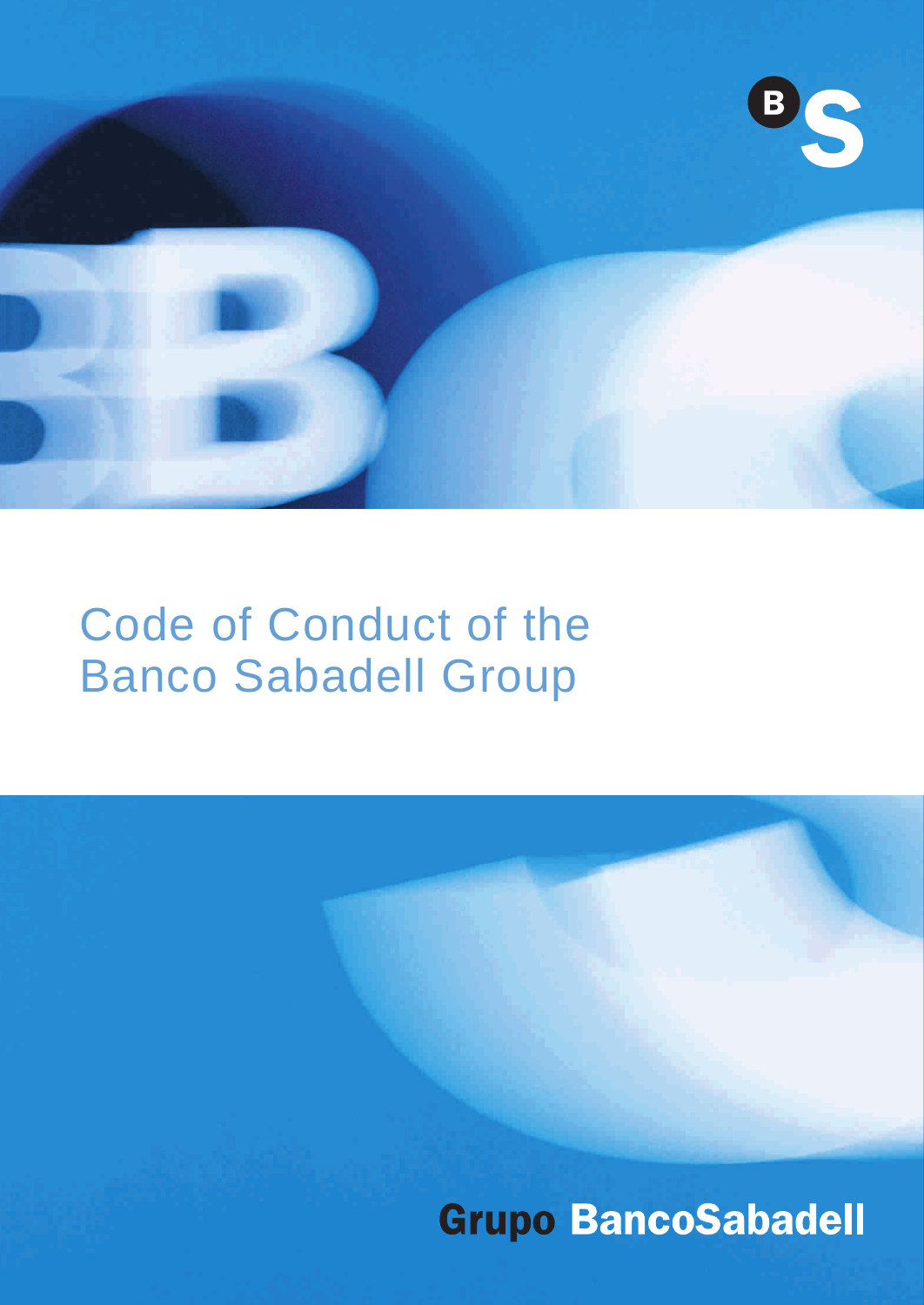| What the Group expects from its members                      | 3                        |
|--------------------------------------------------------------|--------------------------|
| <b>Client Relationships</b>                                  | $\overline{\mathcal{A}}$ |
| Honesty and professional responsibility                      | 5                        |
| Confidentiality and privacy                                  | 6                        |
| Conflicts of interest                                        | $\overline{7}$           |
| Dealing with clients and error management                    | 8                        |
| <b>Supplier Relationships</b>                                | 9                        |
| Responsible management                                       | 10                       |
| Conflicts of interest                                        | 11                       |
| <b>Employees</b>                                             | 12                       |
| Professional development                                     | 13                       |
| Professional behaviour                                       | 14                       |
| <b>Private Life</b>                                          | 15                       |
| <b>Relations with Government and Local Authorities</b>       | 16                       |
| <b>Shareholders. Protecting Group Assets.</b>                | 18                       |
| Legal framework                                              | 19                       |
| Use of resources                                             | 20                       |
| Transparency                                                 | 21                       |
| The context and the Corporate Social Responsibility.         | 22                       |
| <b>Stock market operations</b>                               | 24                       |
| Requirements concerning participation<br>in the stock market | 25                       |
| Operations with listed securities                            | 25                       |
| <b>Corporate Ethics Committee</b>                            | 27                       |
| A tool for long-term sustainability                          | 28                       |
| <b>Corporate Ethics Committee</b>                            | 28                       |
| Communication channel                                        | 29                       |

## Index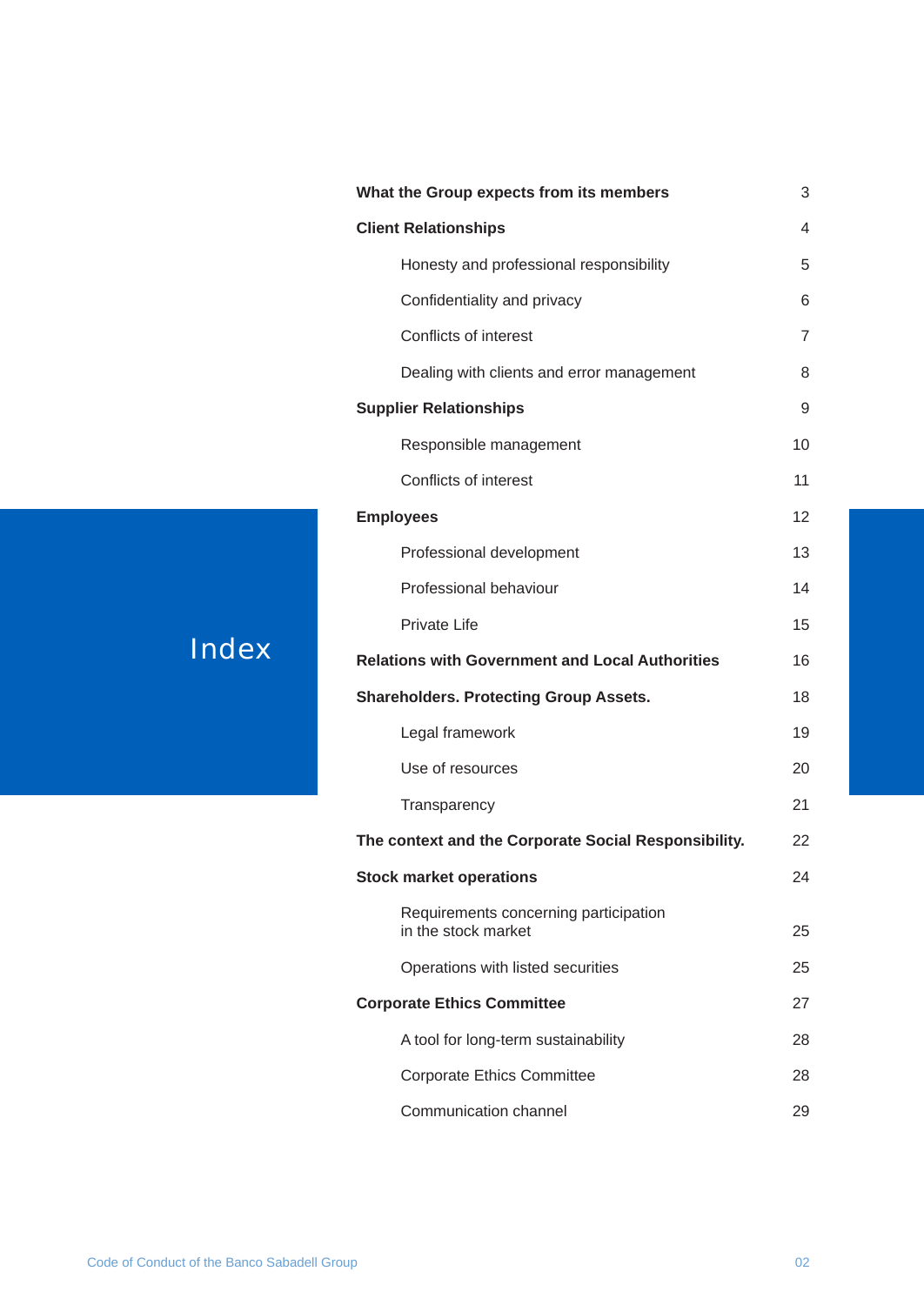## What the Group expects from its members

You are currently reading the Code of Conduct of the Banco Sabadell Group, a compendium of general principles of conduct designed to help us carry out our daily work. The aim of this document is, firstly, to serve as an element for consultation in situations involving a conflict of values and, also, as an expression of the desire of all the members of our Group to uphold our ethical commitments.

In general, the principles of this Code of Conduct are to apply to all those people forming a direct part of the Group, whether in direct employment or as members of its governing bodies. They should also be made to apply to external collaborators in commercial and business operations carried out with any Group company.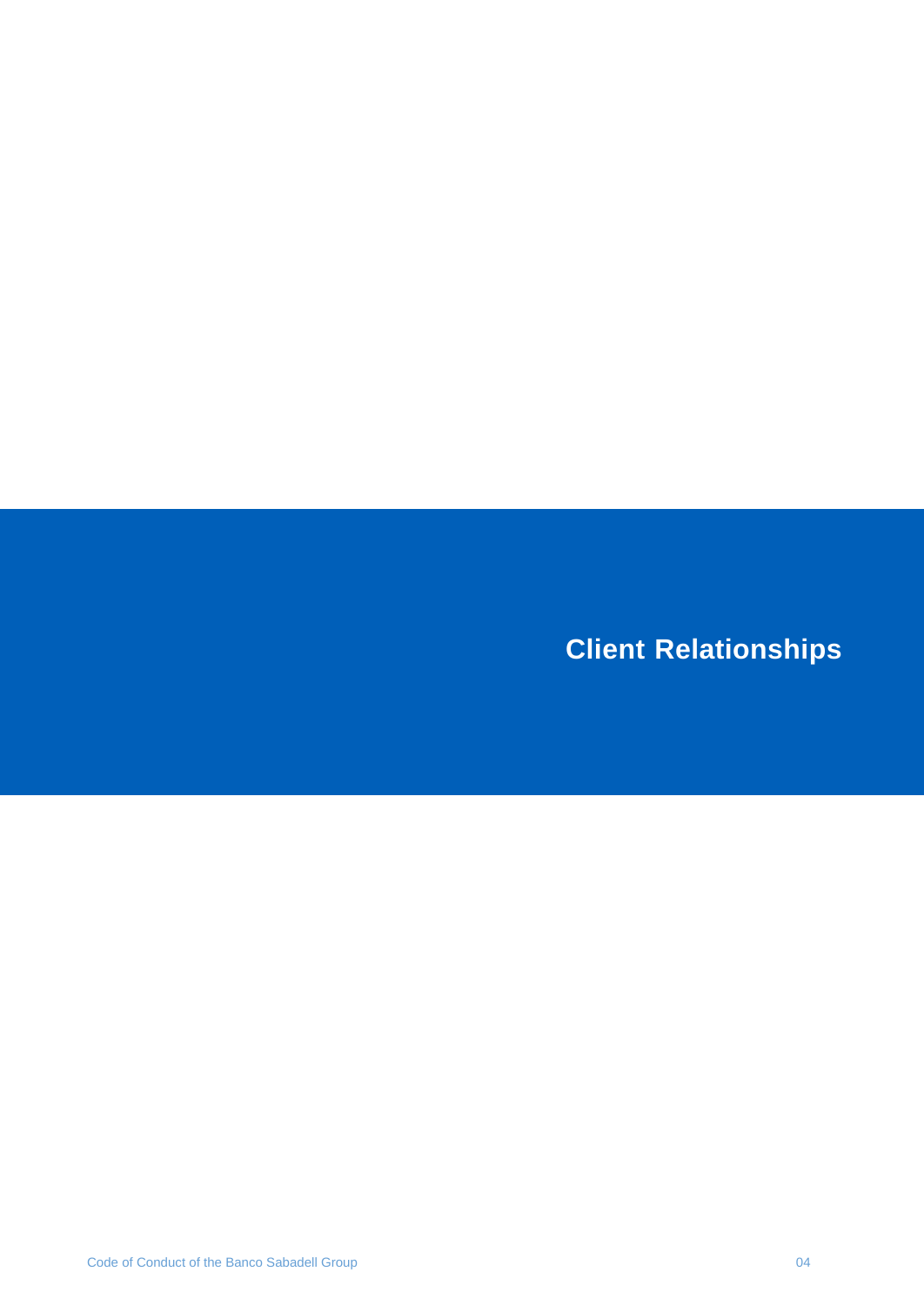#### **Honesty and professional responsibility**

A high degree of professional honesty and responsibility must be maintained in all relations with the clientele, above and beyond the fulfilment of standard legal requirements.

Commitments made to clients must be respected, informing with due advance notice of any change in verbal or written agreements, promoting transparency in our client relationships and striving for integrity in all our professional actions.

#### **Some action guidelines**

a) Personal benefit must not be obtained from clients deriving from our work in the organisation.

b) Sales of products must be carried out having previously offered all relevant information to the client in order for the appropriate decision to be taken.

c)Information concerning client accounts and transactions must always be provided diligently and may not be withheld other than in situations involving a conflict of rights between the client and any Group organisation, and always with the appropriate guarantees being provided.

c) Corporate decisions must be assumed as our own and the spreading of any comments on the internal aspects of our organisation must be avoided.

d) The obtainment of income deriving from transactions the legality of which has not been established is not justified under any circumstances. In case of doubt, it is advisable to refer to the internal regulations on the prevention of money laundering or to consult the Group Compliance Department.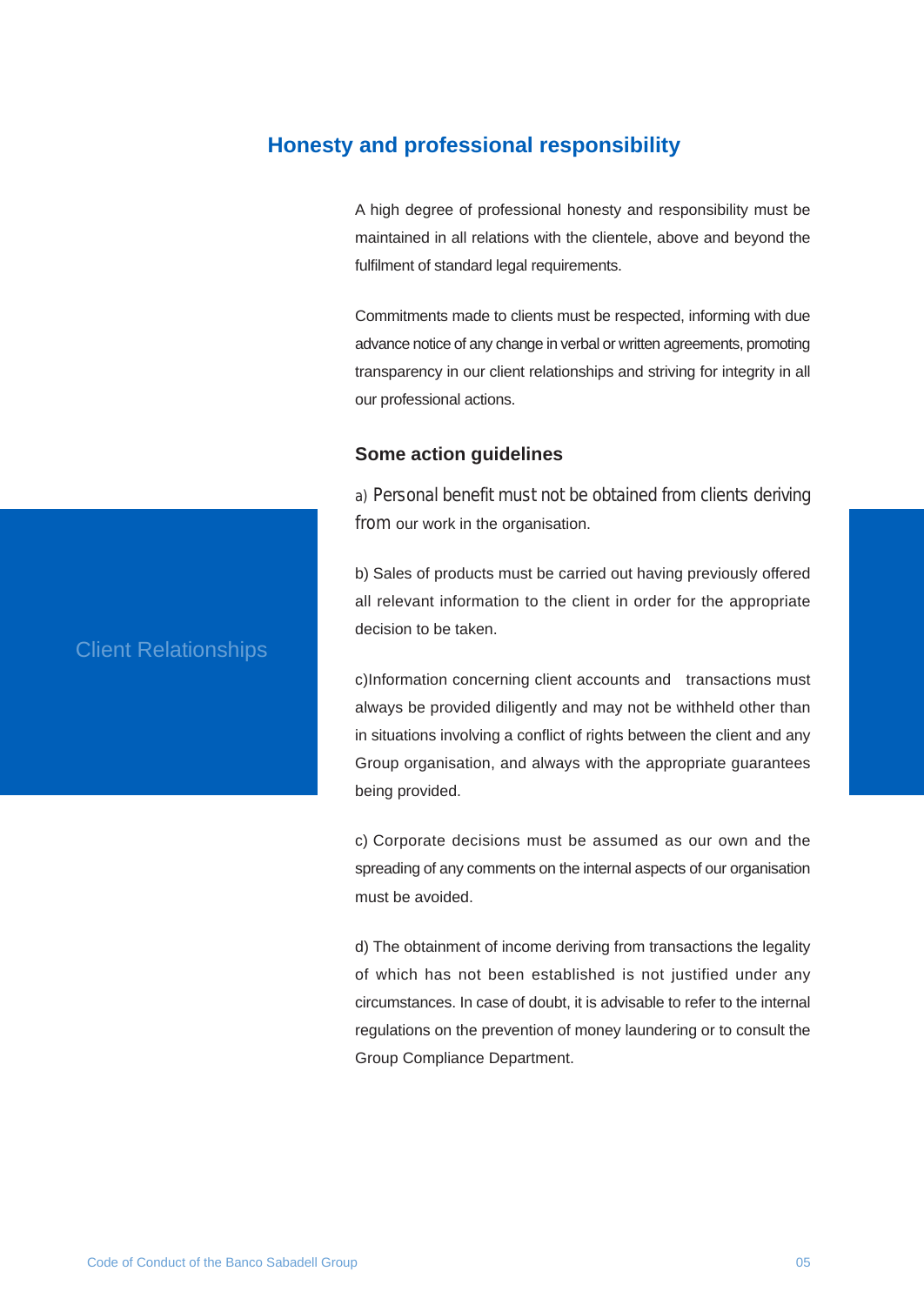#### **Confidentiality and privacy**

Both personal client information and that concerning their transactions must be treated with the strictest confidence and may be disclosed solely to legitimate holders or in response to official requirements, and always with the appropriate legal guarantees being provided. Client data may only be accessed for professional purposes only. In the collection, safekeeping, use and updating of this information all data protection laws and regulations must be scrupulously adhered to.

When deemed necessary, business transactions with clients must be carried out in an environment that guarantees privacy for the conversations held and documentation used.

#### **Some action guidelines**

a) Family or business links between clients cannot justify a breach of the principle of confidentiality when information refers to accounts where there exists no direct relationship such as account holder or legal representative.

b) The conditions concerning the use of data of a personal nature are subject to significant legal restrictions and the corresponding penalties for infringement. Before carrying out any large or unusual collection of client or non-client personal data, the internal regulations regarding personal data protection should be checked or the Group Compliance Department consulted.

c) Information on Group employee accounts must only be used for normal banking transactions or within the framework of disciplinary actions, as established by the work regulations. The consultation of employee account data outside these circumstances is considered reprehensible practice.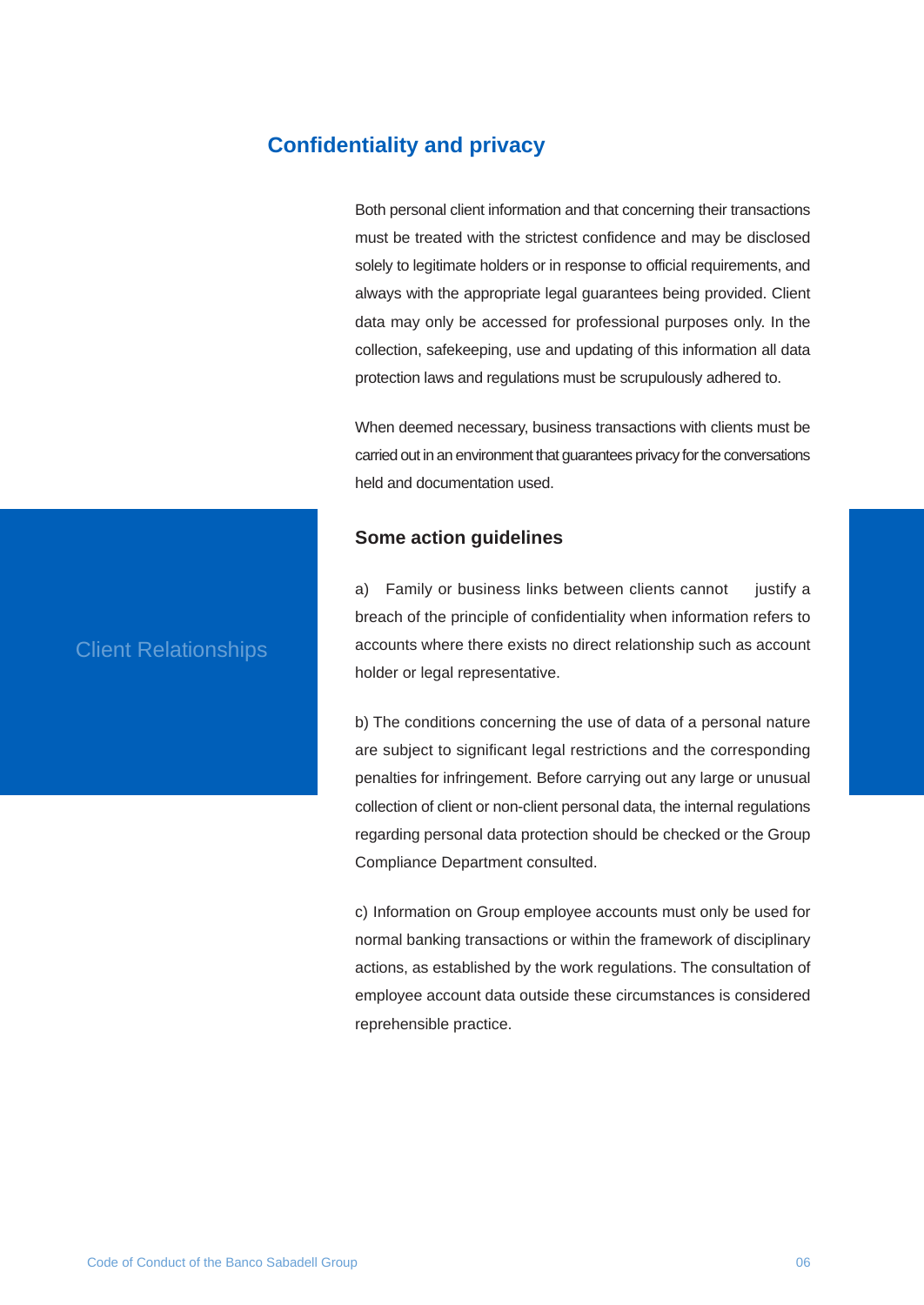## **Conflicts of interest**

Business links, family relationships or friendship with clients can affect due independence in decision making and constitute a potential risk of disloyal behaviour in a situation of conflict between personal interests and those of the Group. Consequently, this kind of situation should be avoided and, when this is not possible, the Corporate Ethics Committee must be notified of the corresponding conflict.

#### **Some action guidelines**

a) In taking decisions, and when there exists doubt regarding the interpretation of a recommendation that has been made, it is always advisable to refer the case to a higher decision making body of the Group.

b) In general, acting as a proxy, trustee, by appointment or any other form of representation of client interest should not be accepted, except in those cases where Group operational norms require this. In all other cases, when this representation is absolutely essential, the Corporate Ethics Committee must be informed.

c) All behaviour which may compromise our independence such as the acceptance of personal favours, gifts or personal loans from clients, must be avoided.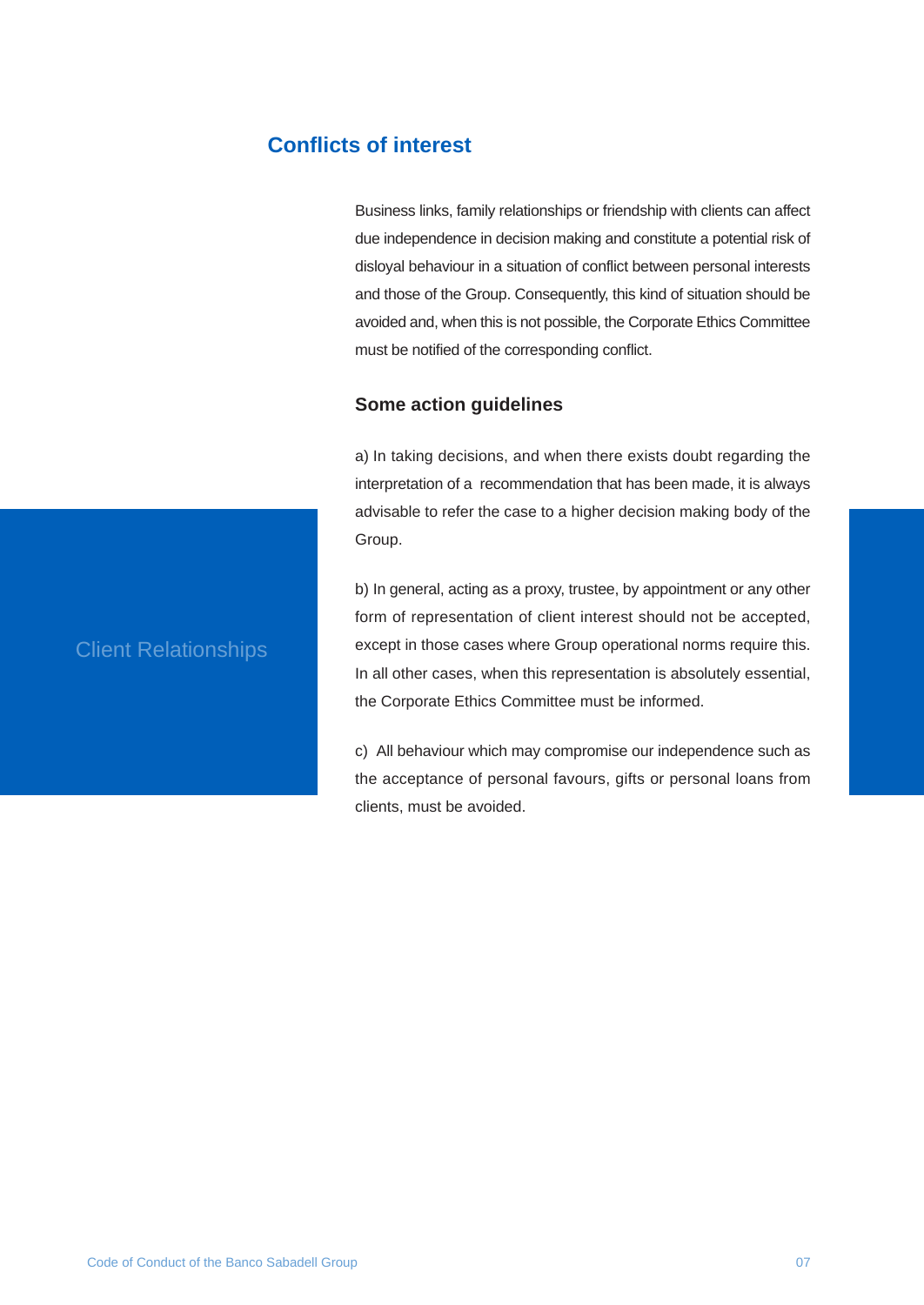## **Dealing with clients and error management**

Clients must be attended in a friendly, respectful and diligent manner, without any distinction being made for race, sex, religion or any other characteristic of the person concerned. Our attitude and manners should be adapted to the profile of each client within the framework of a professional relationship, without being servile or arrogant.

Correction from others should be welcomed, since this helps to guide us in making the right decision. Every client who complains, believes he or she has a valid reason to do so and, if the client's expectations are wrong, it may be due to the fact that something has not been explained sufficiently well.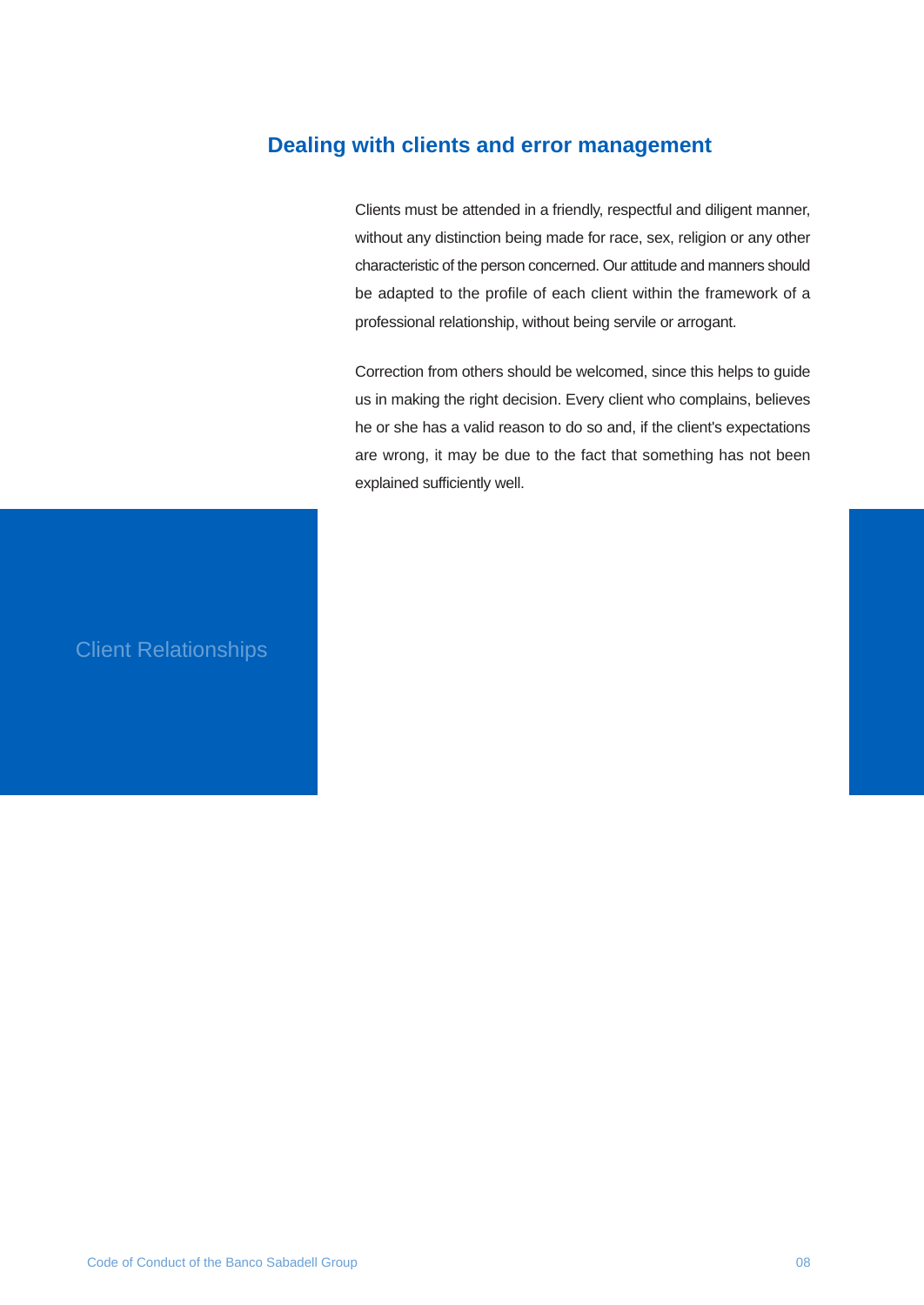**Supplier Relationships**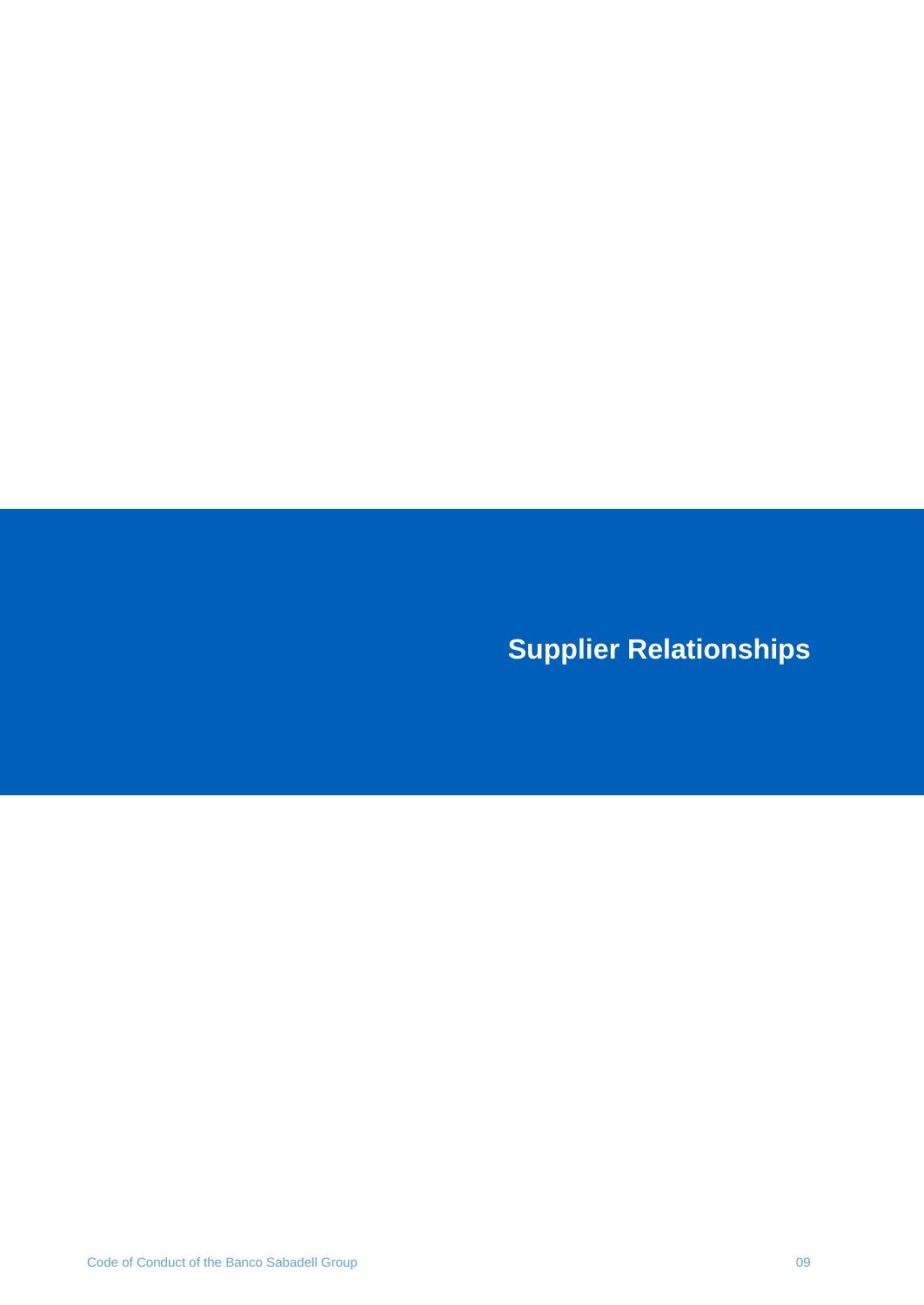#### **Responsible management**

The new challenges in competitiveness, demand cooperative behaviour between the Group and its suppliers and for the suppliers to be viewed as collaborators by the Group. In order for this collaboration to operate on a long term basis, we need to maintain a spirit of communication based on mutual trust, a desire to fulfil commitments and a concern for the problems and requirements of the other parties.

We should try to understand our suppliers' needs and objectives and make them compatible with our own requirements. This will help us overcome the traditional price driven view in order to achieve a broader concept that incorporates all the different elements of a transaction.

#### **Some action guidelines**

a) We should require from our suppliers a suitable degree of commitment to socially responsible practice, that is compatible with our own code of conduct.

b) The right to legitimate profit of the supplier must be respected, while avoiding the opportunism of disloyal suppliers which, in the long term, leads to control costs and increases uncertainty.

c) The selection process for new suppliers of materials and services must be transparent and open, providing all participants with reliable information and giving opportunities to alternative suppliers.

## **Supplier Relationships**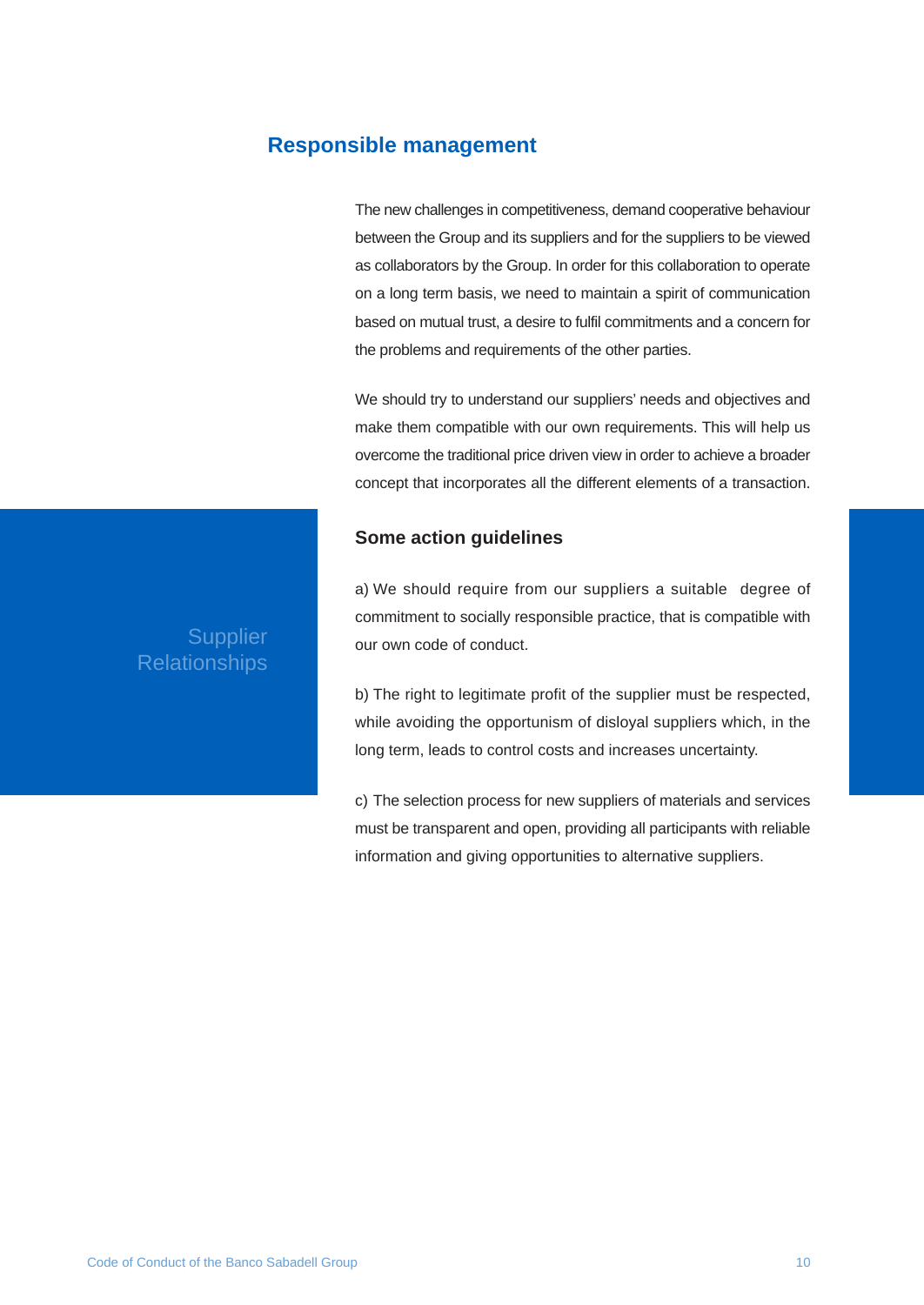## **Conflicts of interest**

The purchase of goods or the hiring of services at any level within the Group must be carried out with a total freedom of choice in decisions. Consequently, the decision should be made avoiding any links with the supplier contracted due to family, friendship or for business reasons.

Benefits gained from any promotional activity provided by our suppliers are for the Group and are not personal. Offers of free or low-cost services must be declined in a friendly manner so as not to upset the relationship with the supplier. However, if this refusal might compromise our position, these offers could be accepted provided the Corporate Ethics Committee is informed.

#### **Some action guidelines**

d) In taking decisions, and when there exists doubt regarding the interpretation of a recommendation that has been made, it is always advisable to refer the case to a higher decision making body of the Group.

a) Personal interests or preferential treatment must not be allowed to interfere in the decision-making process concerning suppliers.

 c)Gifts received from Group clients and suppliers will be dealt with according to what has been established at any time by the internal regulations.

## **Supplier Relationships**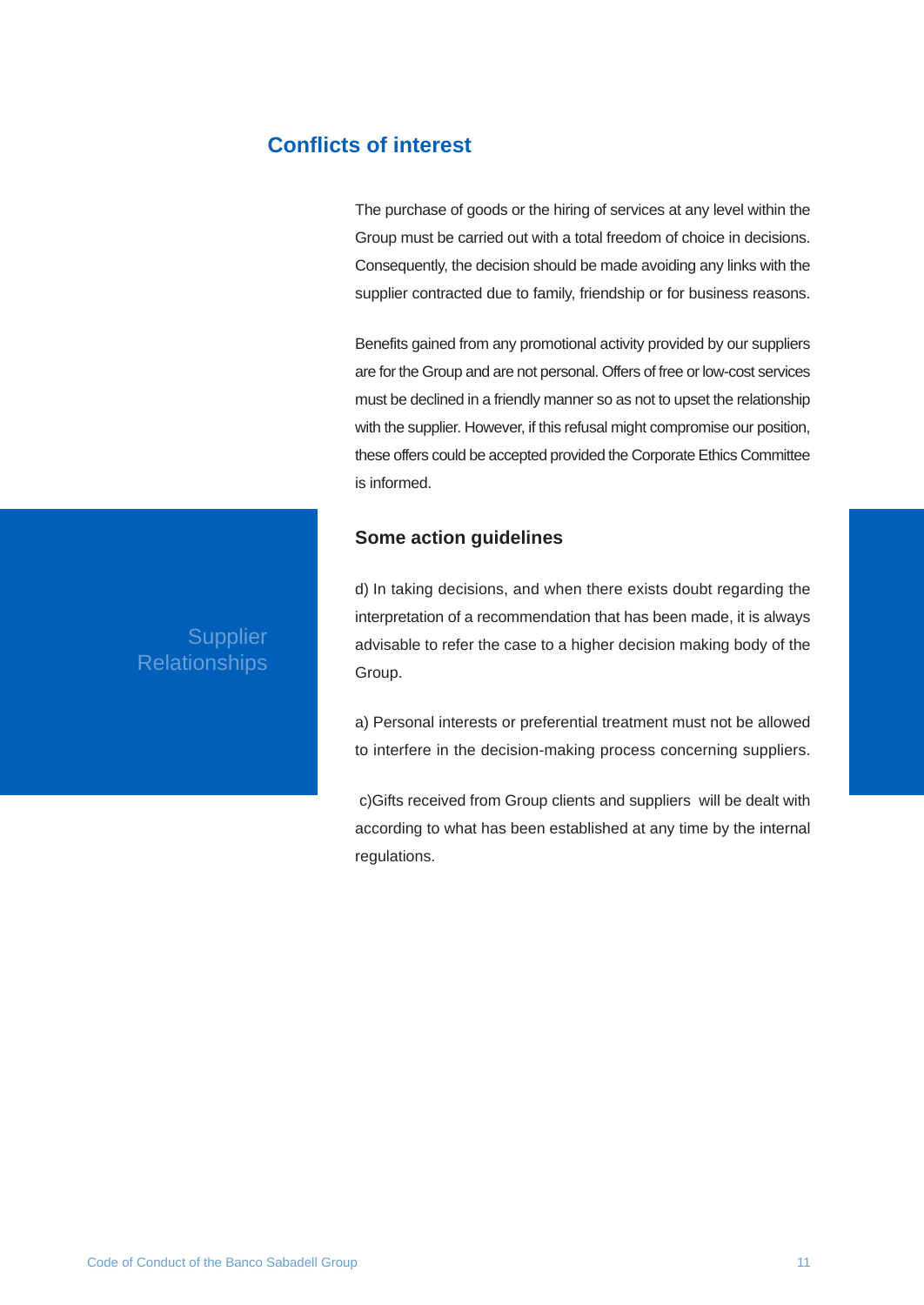**Employees**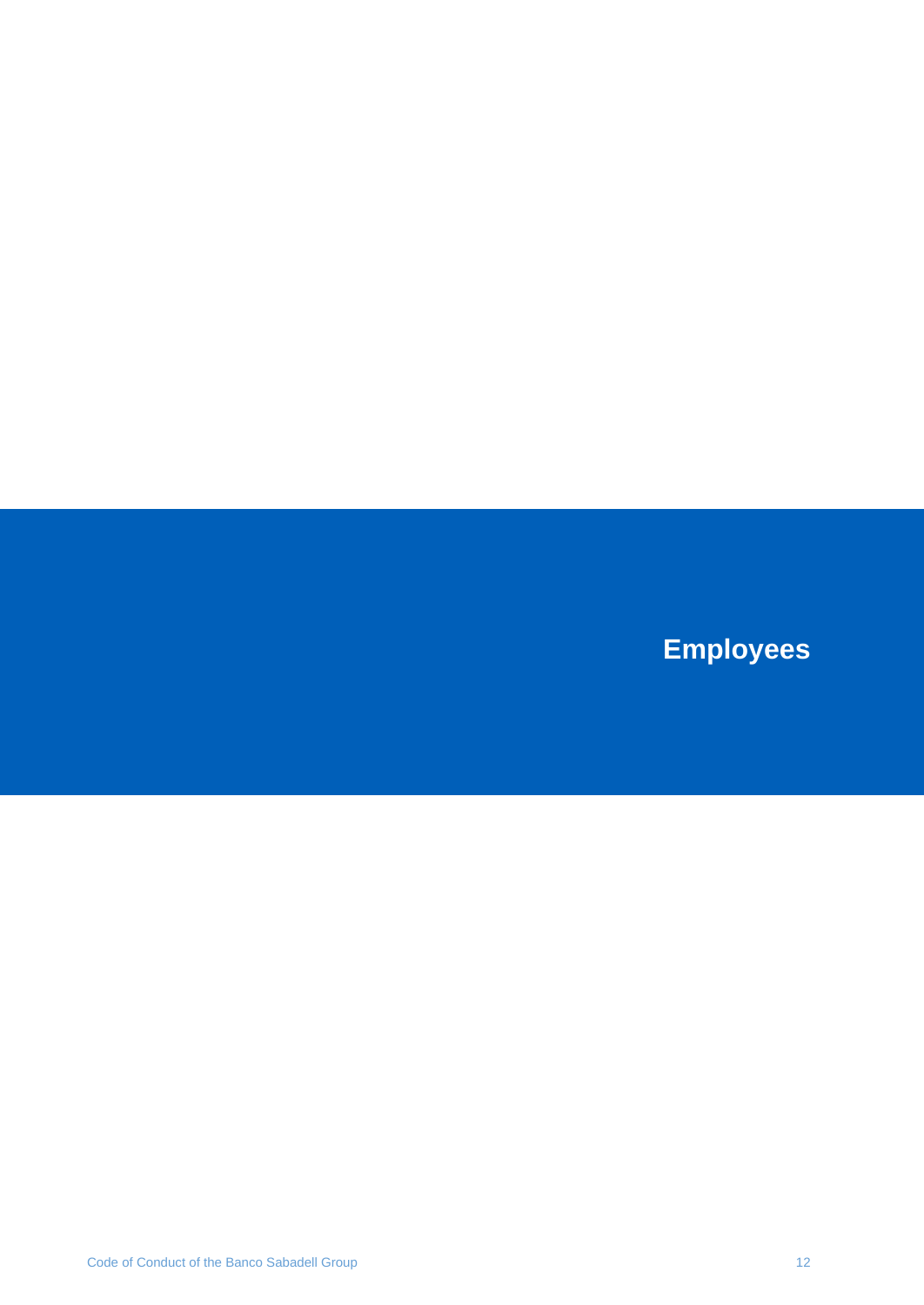## **Professional development**

The Banco Sabadell Group aims to attract, motivate and retain competent, professional staff, by providing them, through its human resource policies, with appropriate, overall compensation based fundamentally on fair, competitive salaries, accurate, transparent information, a respect for individual human dignity and lasting cooperation.

The Group will strive for the greatest possible professional development of its employees, guaranteeing equal opportunities in recruitment, promotion and training, offering a working environment free from any kind of discrimination or harassment. It will foster a spirit of achievement among employees through moral and material recognition of their personal efforts in contributing to the Group's success.

#### **Some action guidelines**

#### Employees

a) Personal merit and qualifications, management capacity and other similar characteristics must be the criteria used in decisions regarding the recruitment or promotion of employees. Aspects such as race, colour, sex, disability or any other personal situation must be disregarded.

b) Training aimed at improving performance is an opportunity to improve and enriches the possibility of alternatives. Training must never be viewed as a form of internal competition but as a means to achieve the best results possible from the intellectual capital possessed by the organisation.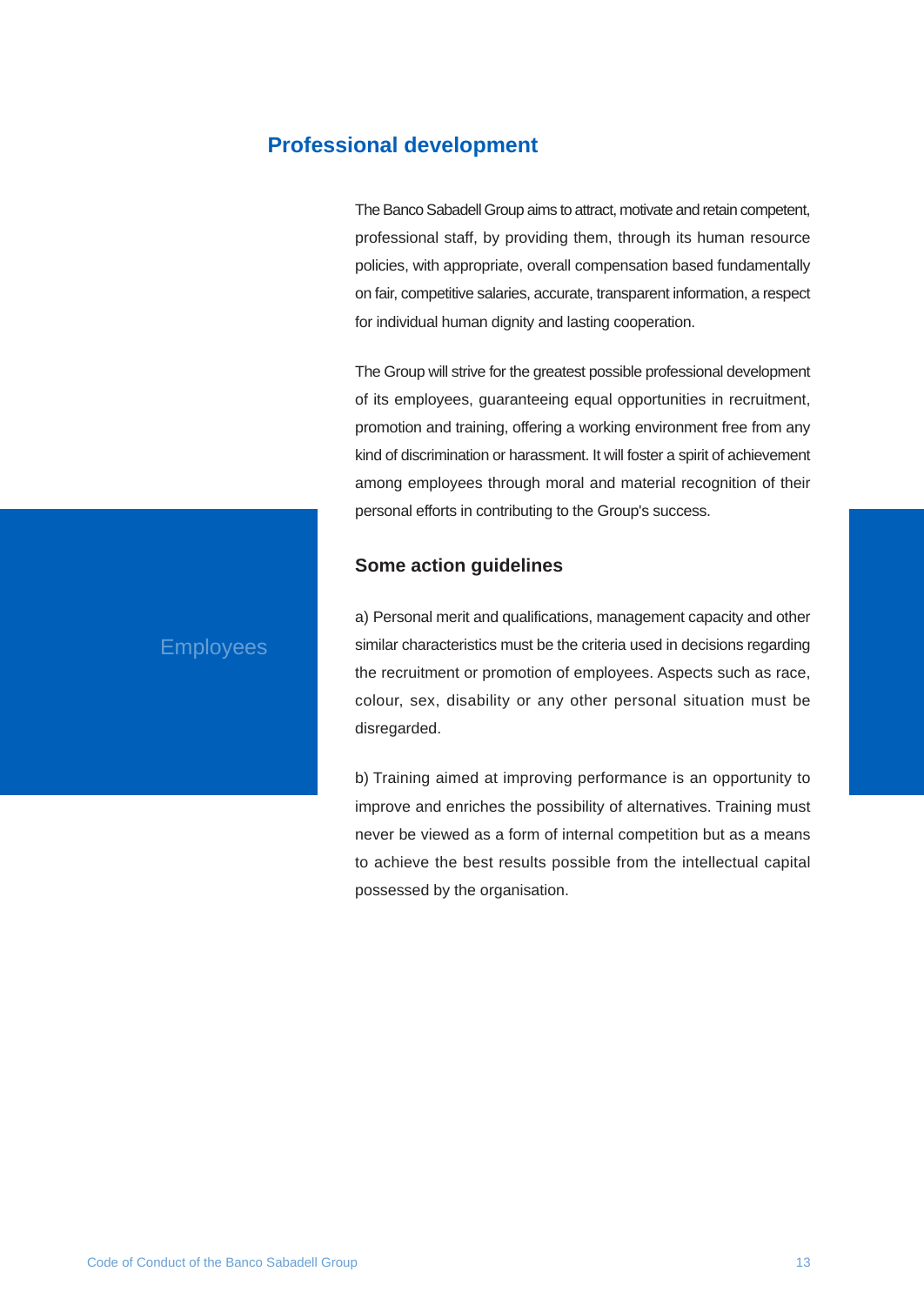### **Professional behaviour**

Professional conduct must be guided by honesty, mutual respect and the joining of individual efforts in pursuit of a common goal. Each member of the organisation, and especially those management positions, must assume full responsibility for their actions and also for those of their collaborators. Information must flow freely and transparently among all those involved in the decision-making processes, both in terms of the action and its effects. Any errors or chronic violations must be disclosed.

Responsibilities and decision-making powers will be clearly defined within each level, encouraging among collaborators the contribution of new ideas, stimulating as much as possible individual initiative and freedom of action. All contributions will be fairly evaluated and rewarded according to the results of their efforts.

#### Employees

This involvement of employees will not solve all the problems in an organisation but it will certainly make the problem-solving process more flexible and more efficient thanks to the greater speed in decision making. Setting an example in our daily behaviour and actions is the most effective way to develop corporate cohesion and to gain confidence and respect in the working environment.

#### **Some action guidelines**

a) The Banco Sabadell Group keeps open a channel of communication for any conflict of values regarding this Code of Conduct by means of the Corporate Ethics Committee, ensuring communication is confidential and avoiding consequent reprisals.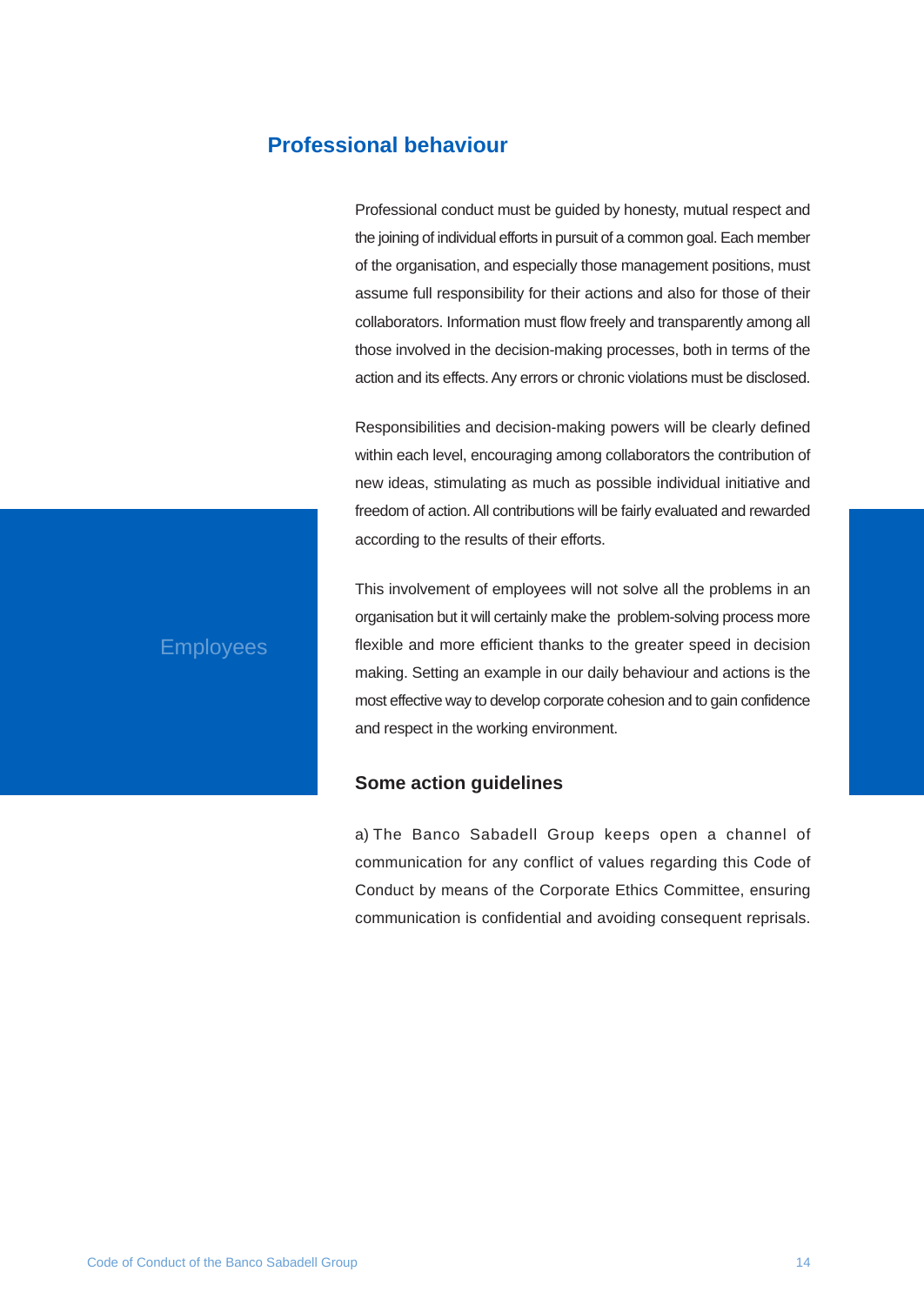## **Private Life**

The Banco Sabadell Group respects the private lives of its employees and will not interfere with the activities or behaviour observed outside the work environment provided these activities or behaviour do not affect the good name of the Group, the legitimate interests of the Group, or the professional performance of the employee's duties.

It is advisable to use the Group entities as the main suppliers of financial services, to comply strictly with contractual obligations in all cases and to avoid situations of unduly heavy debt that may affect our professional actions.

The image of the Banco Sabadell Group also depends on the actions of its employees. Consequently, the Corporate Ethics Committee must be informed when activities that are carried out in the exercise of individual liberty have public repercussions. The nature of these activities and any possible incompatibilities that may exist between them and the duties to be carried out within the organisation must be communicated to the Corporate Ethics Committee.

## **Employees**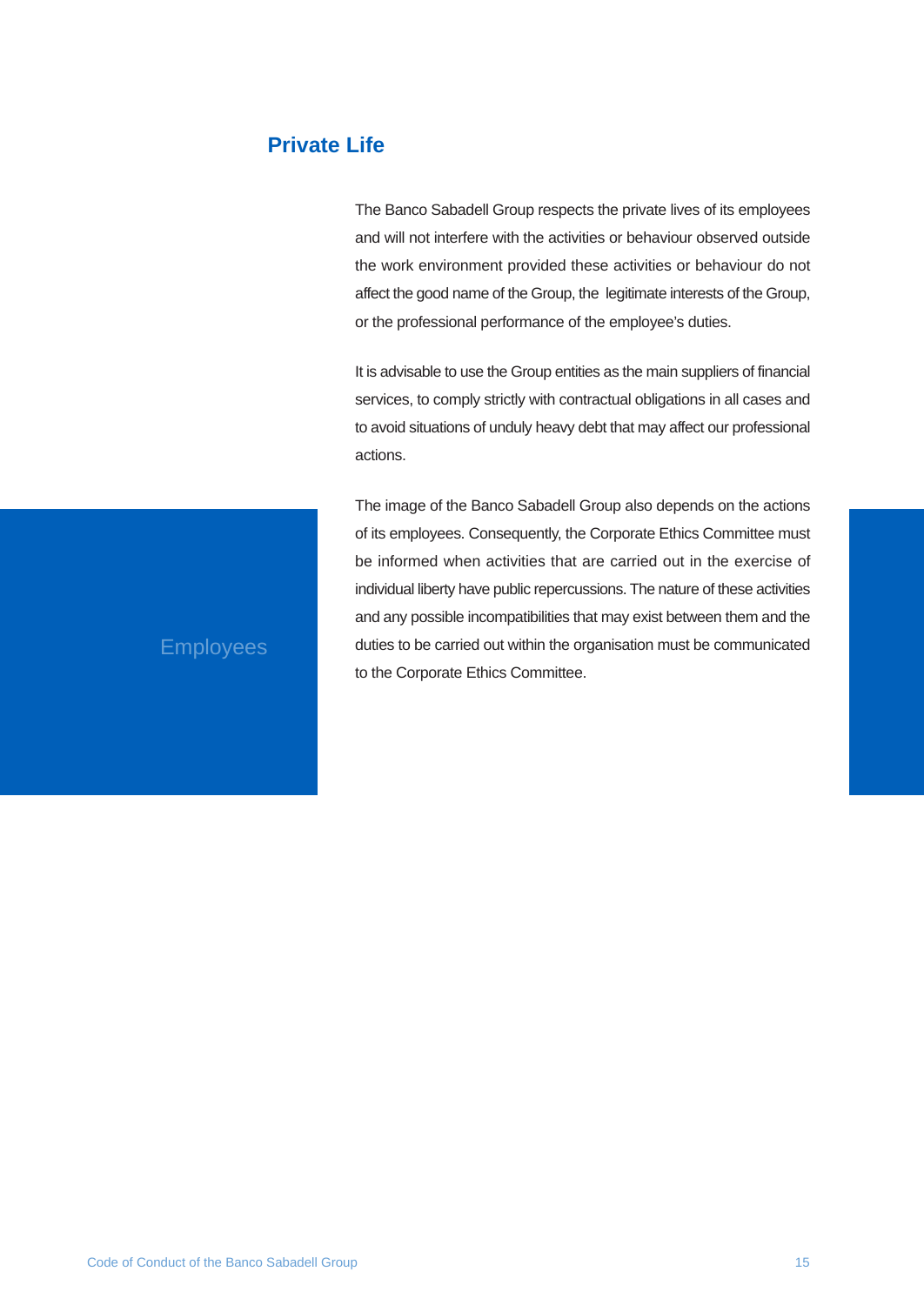**Relations with Government and Local Authorities**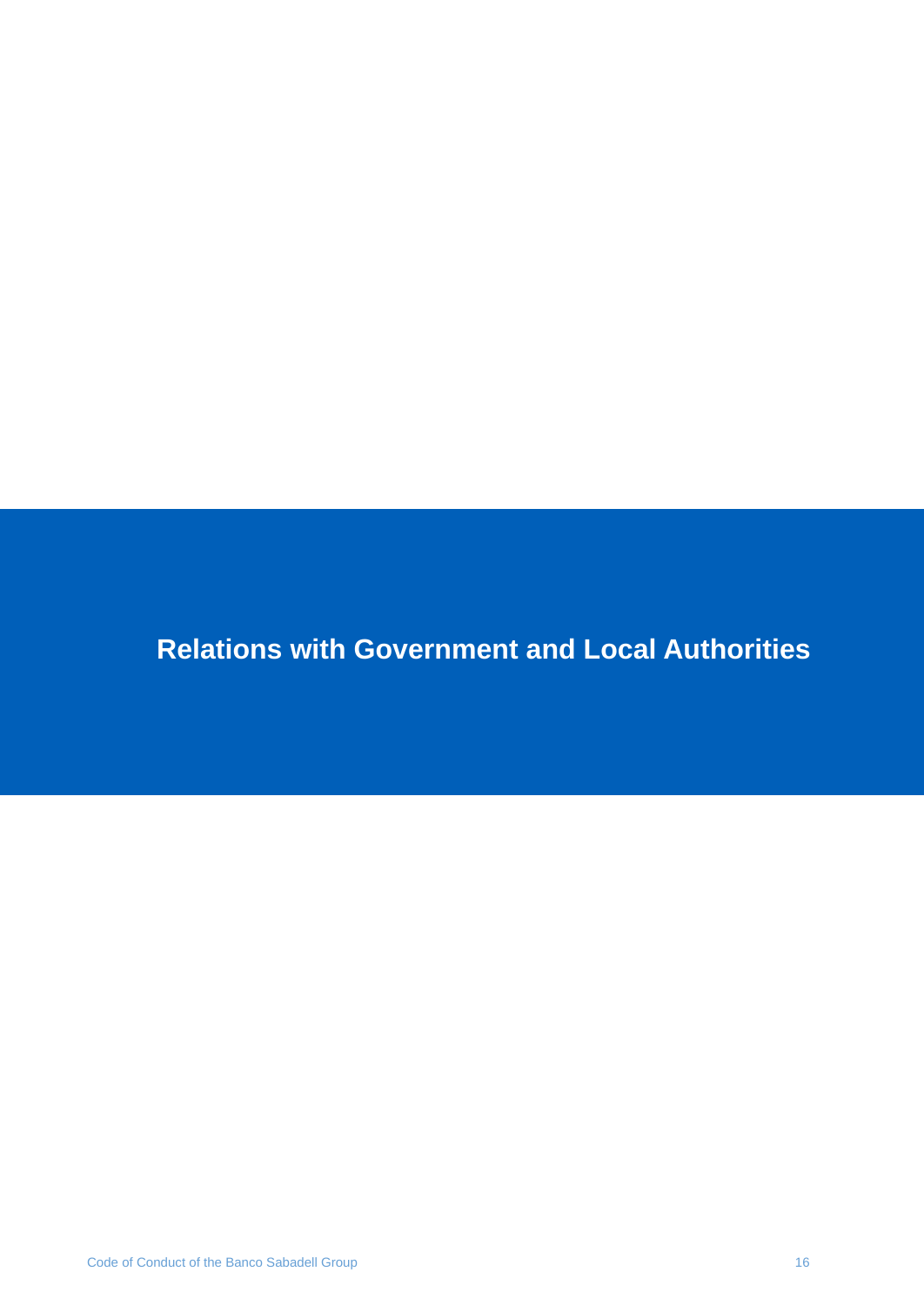Relations with the different government and local authorities must be guided by institutional respect and scrupulous compliance with their decisions. Administrative communications received from the different government and local authorities must be addressed to, and registered by, those in charge of this area, always within the required periods of time.

In relations with civil servants, any conduct that may be wrongly interpreted as an attempt to obtain undue reward, thus compromising the reputation of the Banco Sabadell Group must always be avoided.

Relations with Government and Local Authorities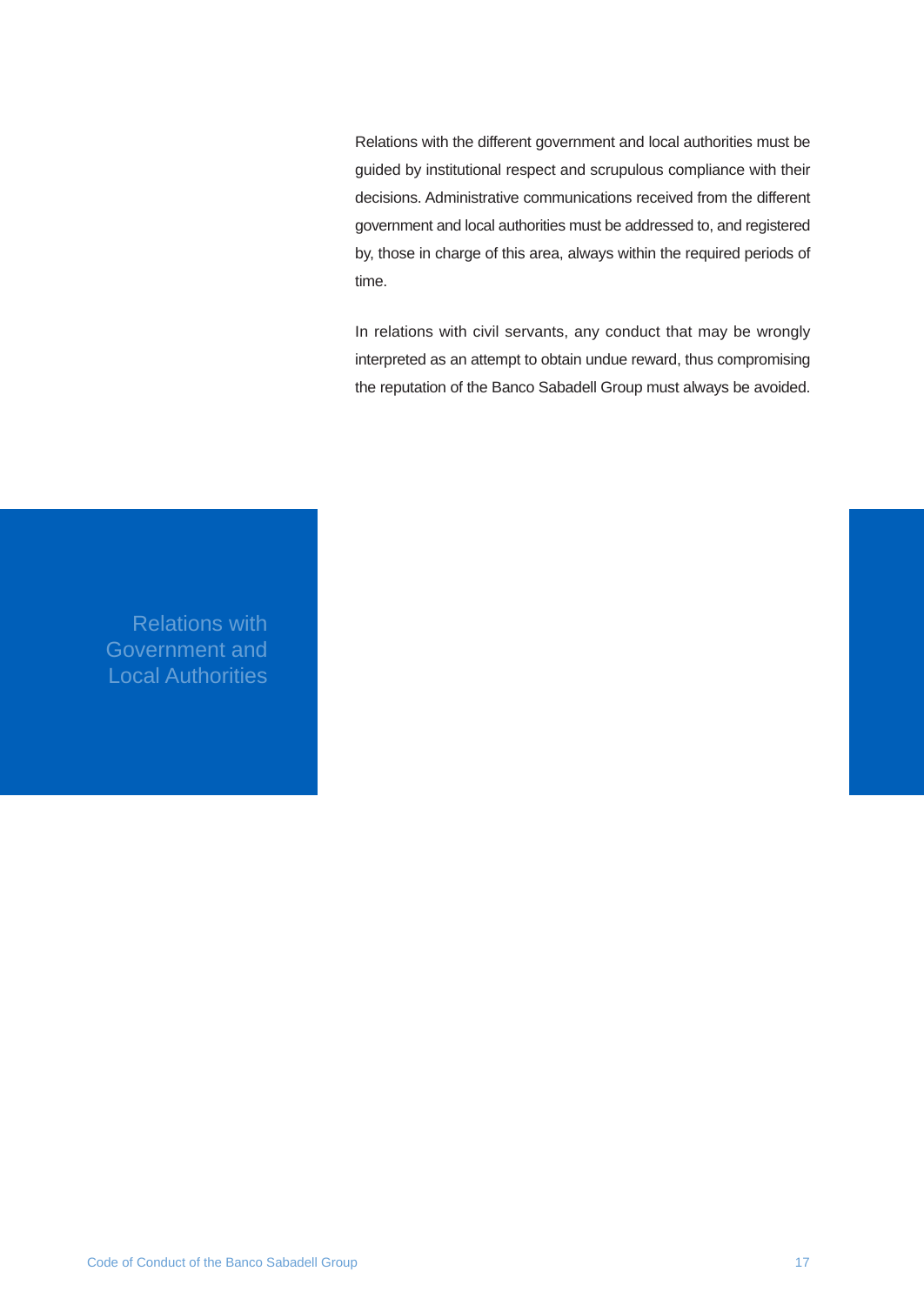**Shareholders. Protecting Group Assets.**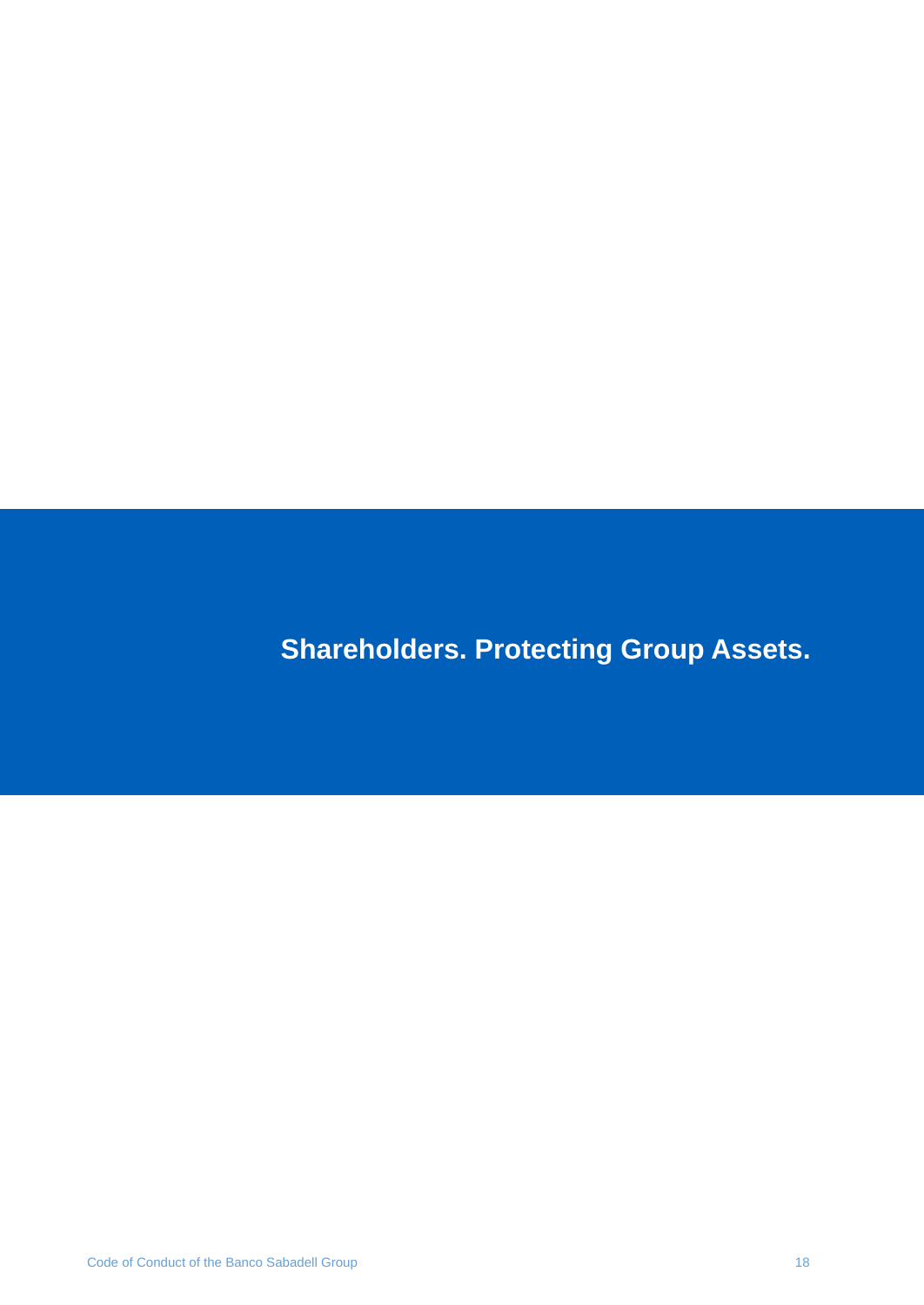## **Legal framework**

The aim of the Banco Sabadell Group is to project the image of an institution committed to providing the best solutions for the banking and financial needs of its clients, while safeguarding its reputation for actively respecting the set of regulations which dictates our professional activities.

The achievement of our business objectives, including the earning of greater returns on our shareholders' investments, must be carried out at all times, in compliance with established mandatory and legal regulations.

In particular, we must always be alert to any attempts to use our network for laundering capital proceeding from criminal activities, and actively collaborate in the detection and monitoring of possible cases, as laid down in the relevant internal regulations.

Shareholders. Protecting Group Assets.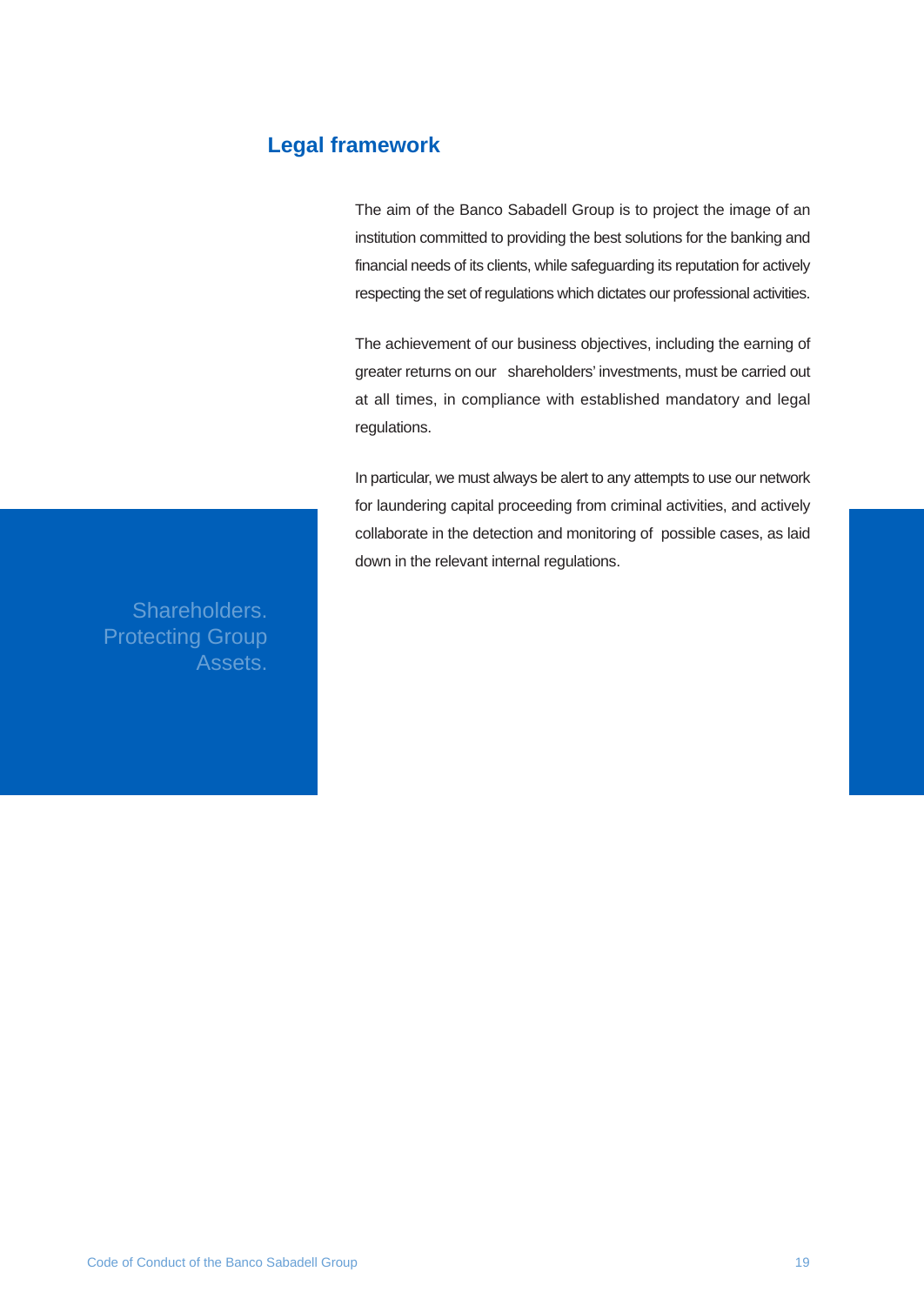### **Use of resources**

All employees must use the Group's material resources responsibly, taking care to safeguard them and attempting to use them to their maximum advantage. When using assets and incurring expenses on behalf of the Group, employees must restrict themselves to the principles of need and restraint in their operations.

Without the necessary authorisation, no transfer of knowledge will be made to third parties regarding products, technology or processes, all of which are considered fruits of a common effort, over and above the necessary protection of intellectual copyright.

Any reports, documents, back-up materials and other similar compilations drawn up while any Group unit is engaged on a particular operation, must remain in the area for which they were collected so that the people coming after us may use them to carry out their responsibilities to greater

Shareholders. effect. Protecting Group Assets.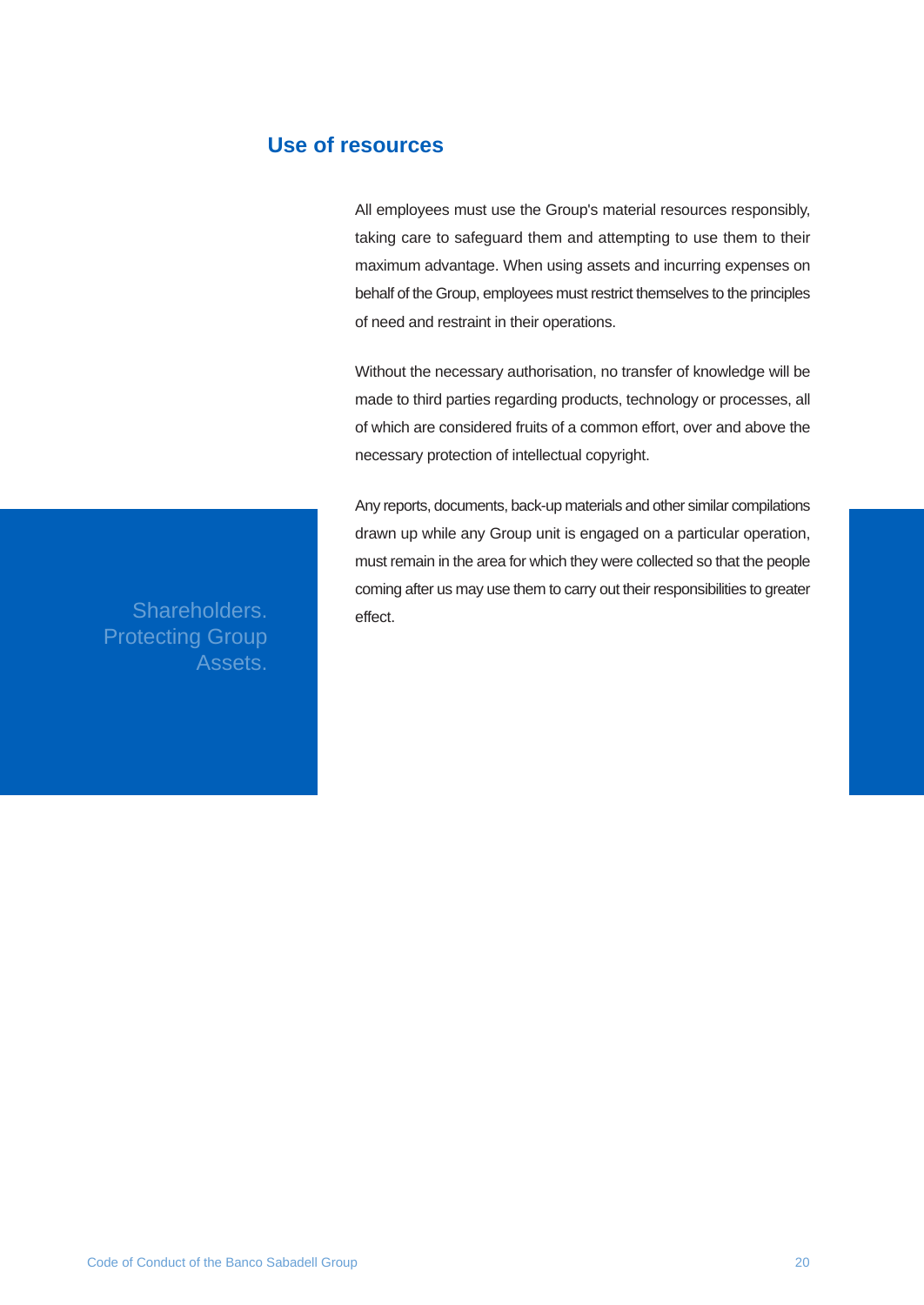## **Transparency**

The Banco Sabadell Group is truly committed to transparency in its relations with its shareholders and places all information, not merely financial but also corporate at their disposal.

The Group promotes the Internet as a vehicle of communication for its shareholders and other groups of interest and has designed its corporate website as a basic channel of access to corporate information.

The Group has already undertaken the publication of an annual report on Corporate Governance including information on its ownership structure, its administration, its related and intragroup transactions, its risk management systems and the proceedings at General Shareholders' Meetings.

Shareholders. Protecting Group Assets.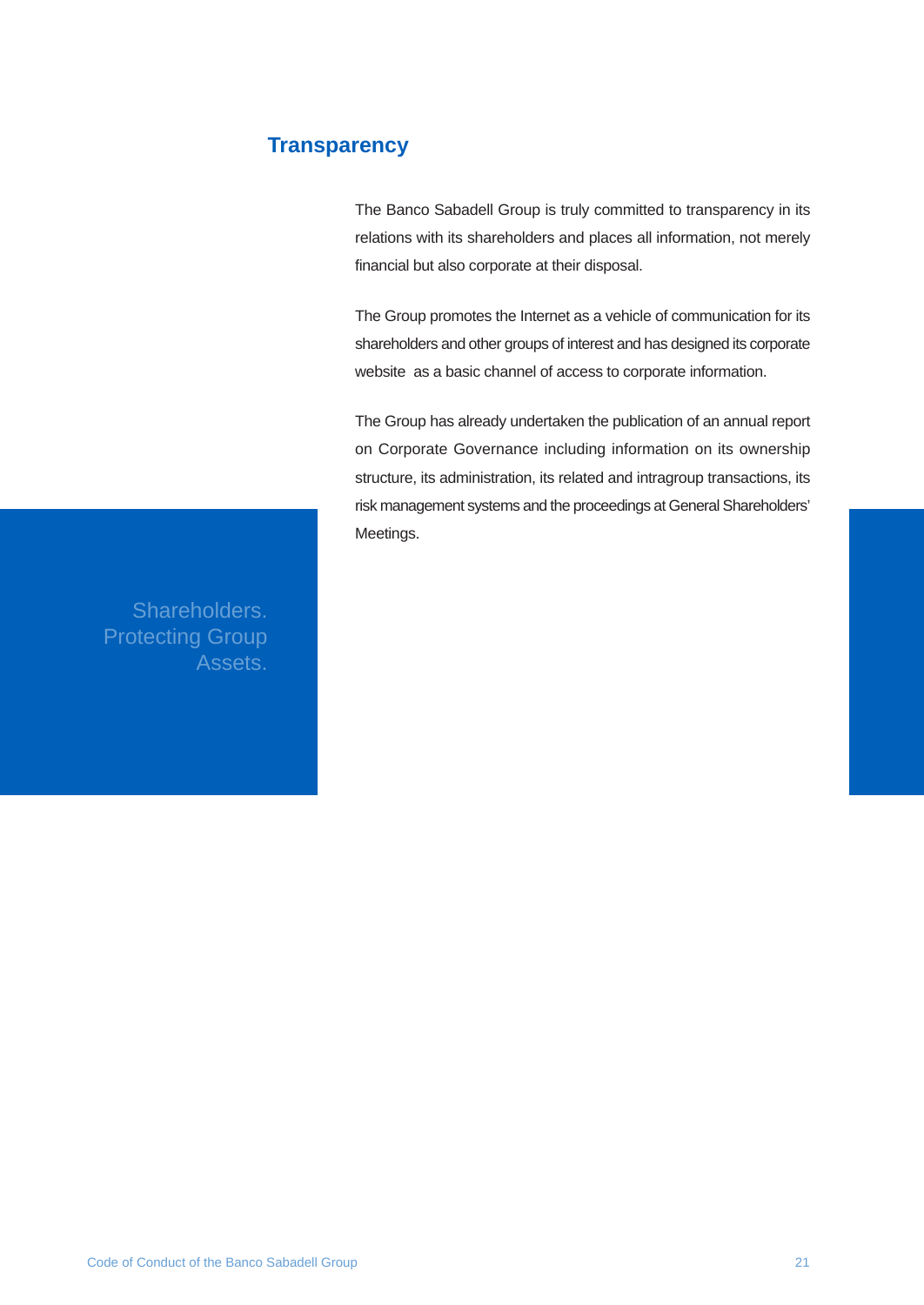**The context and the Corporate Social Responsibility.**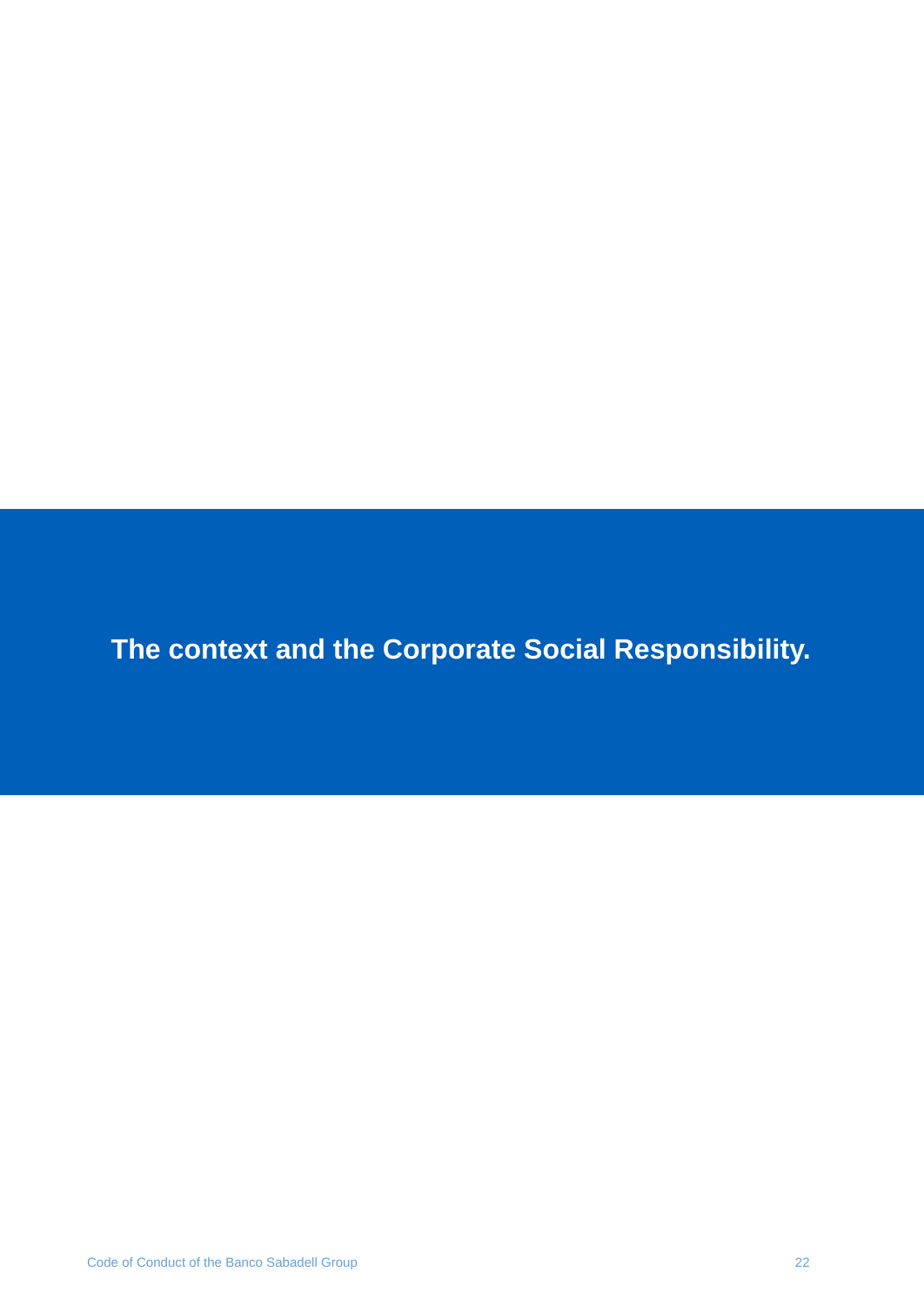As a provider of services we essentially look after the needs of others. This cannot be done by imposing our own demands but by helping others to grow according to their own desires and plans. Achieving our objectives at the cost of the community in which we operate is not sustainable in the long term, as it is that very community that produces the business activities in which we are engaged.

 The recent publication of the annual report on corporate governance, the promotion of our corporate website on the Internet and the initiative represented by this Code of Conduct are all clear evidence of our ongoing concern for different areas such as employment and labour conditions, consumer protection, the protection of the environment and cooperation with developing countries in all our activities.

The Banco Sabadell Group believes that the exercise of corporate social responsibility, in as much as it promotes a better quality of life in our social environment, is a key element in guaranteeing long-term survival in the market.

The context and the Corporate Social Responsibility.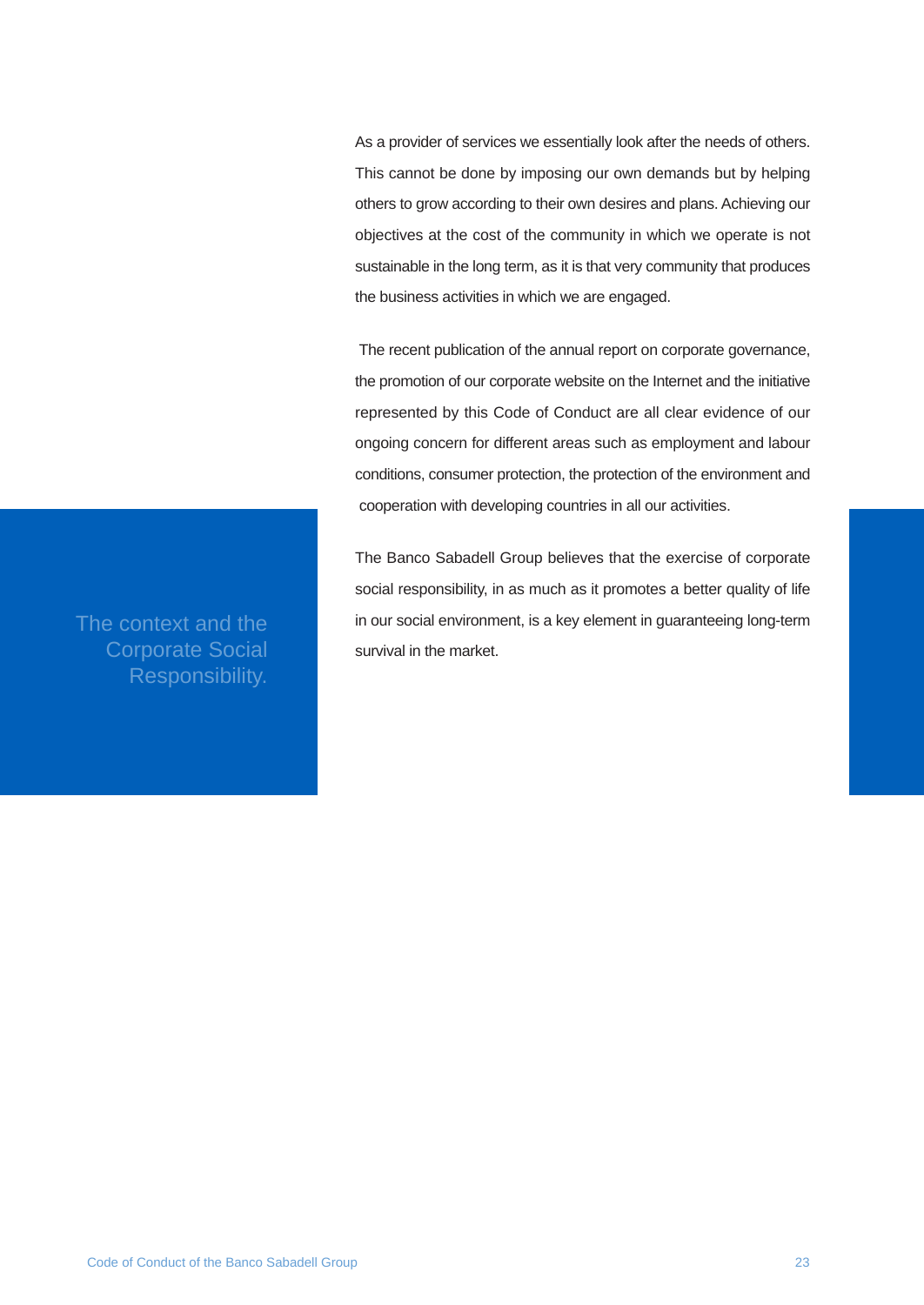**Stock market operations**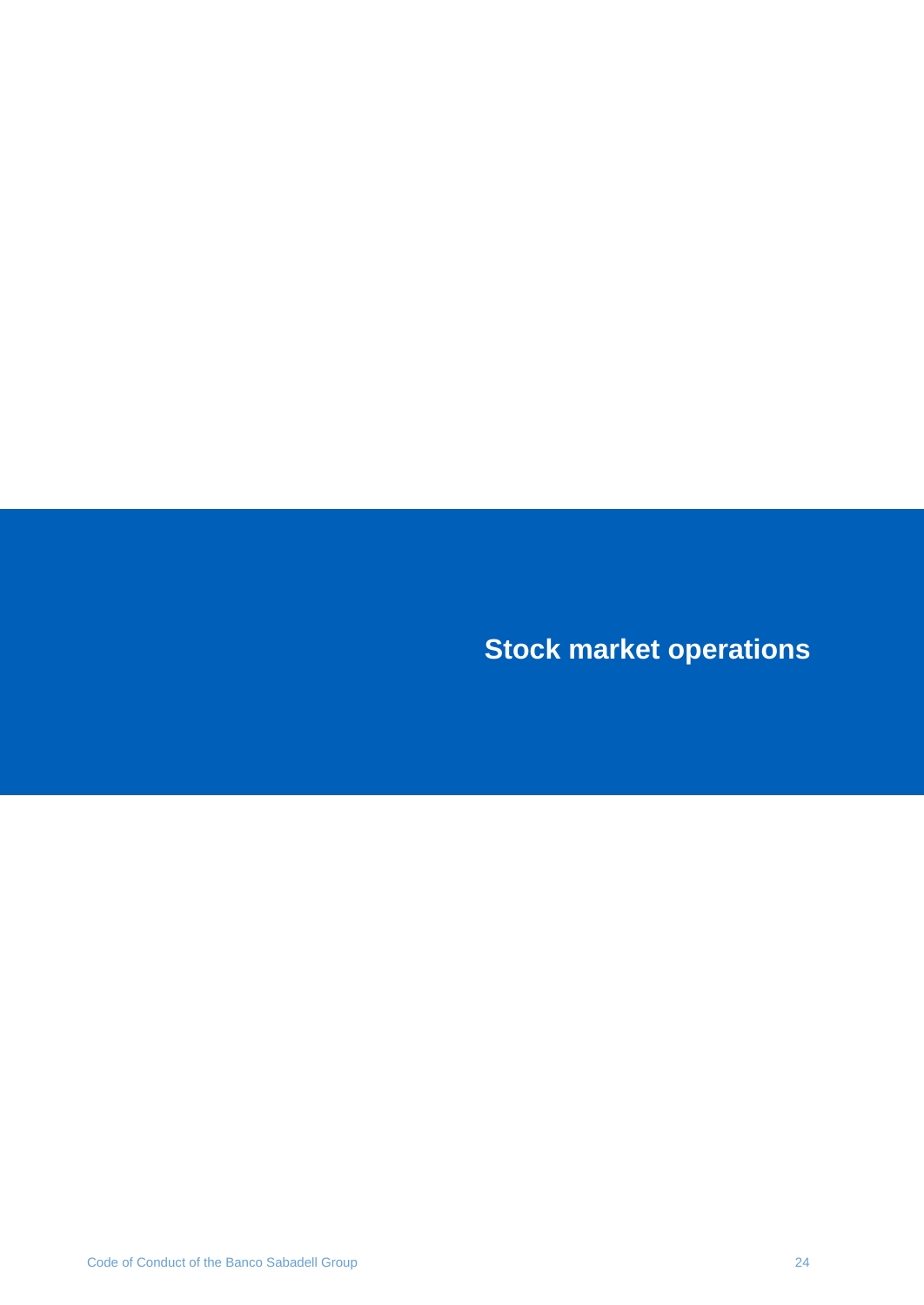## **Requirements concerning participation in the stock market**

Grupo Banco Sabadell provides all types of services associated with operations on the stock markets and Banco Sabadell, the lead company of the Group, is a company whose shares have been listed on the Spanish market since April 2001. Participation in the stock markets also entails the commitment to safeguard its transparency, correct pricing and protection of the investor.

## **Operations with listed securities**

#### **Market Abuse**

The directors and employees shall not conduct themselves, nor foster any such conduct involving improper use or communication of privileged information.

The three characteristics which must coincide for information to be classed as privileged are as follows:

- The information refers to a security or issuer of securities which are listed on an organized stock market. The security may be fixed, variable income or a financial instrument.
- The information is still not in the public domain
- It is information which, were it to be made public, could affect the security's market price.

Stock market operations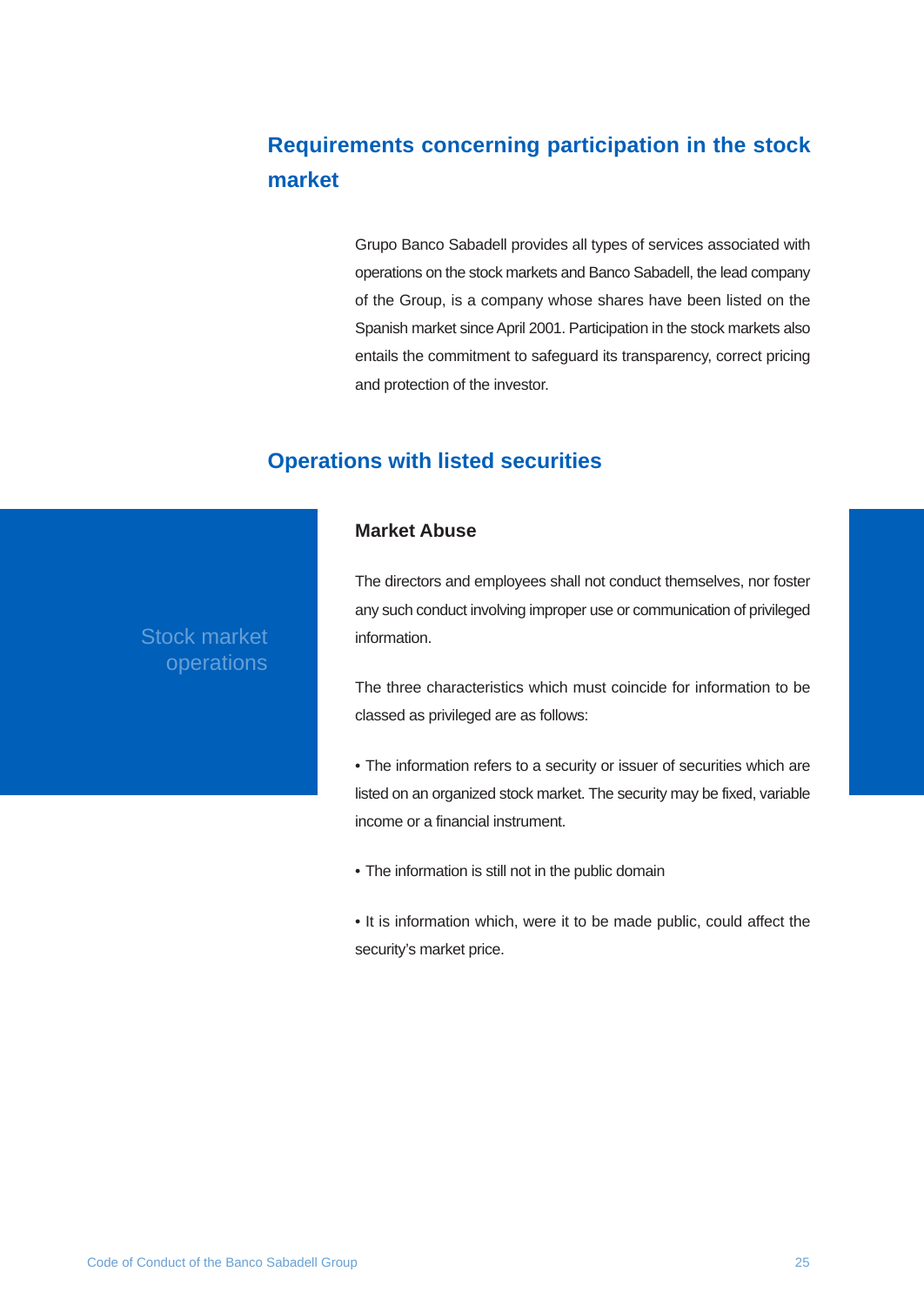#### **Several guidelines**

a) One case of privileged information consists of knowledge of client's orders relating to a listed security which, if made public, could affect its market price.

b) If a person is aware of information which could be deemed privileged in the above sense, an –email must be sent immediately to describing same. If no corporate e-mail box is available, it is necessary to contact the Compliance Department, but never using an e-mail program other than the Group's. In both cases, the Compliance Department shall issue instructions regarding the procedure to be followed. Notwithstanding the above, and in general:

• Securities affected by privileged information shall be classed as prohibited, meaning that the parties affected may not operate with them on the market, nor recommend third parties to do so.

Privileged information should not be communicated to any person, unless absolutely necessary in order to discharge the duties assigned to him within the Group.

Stock market operations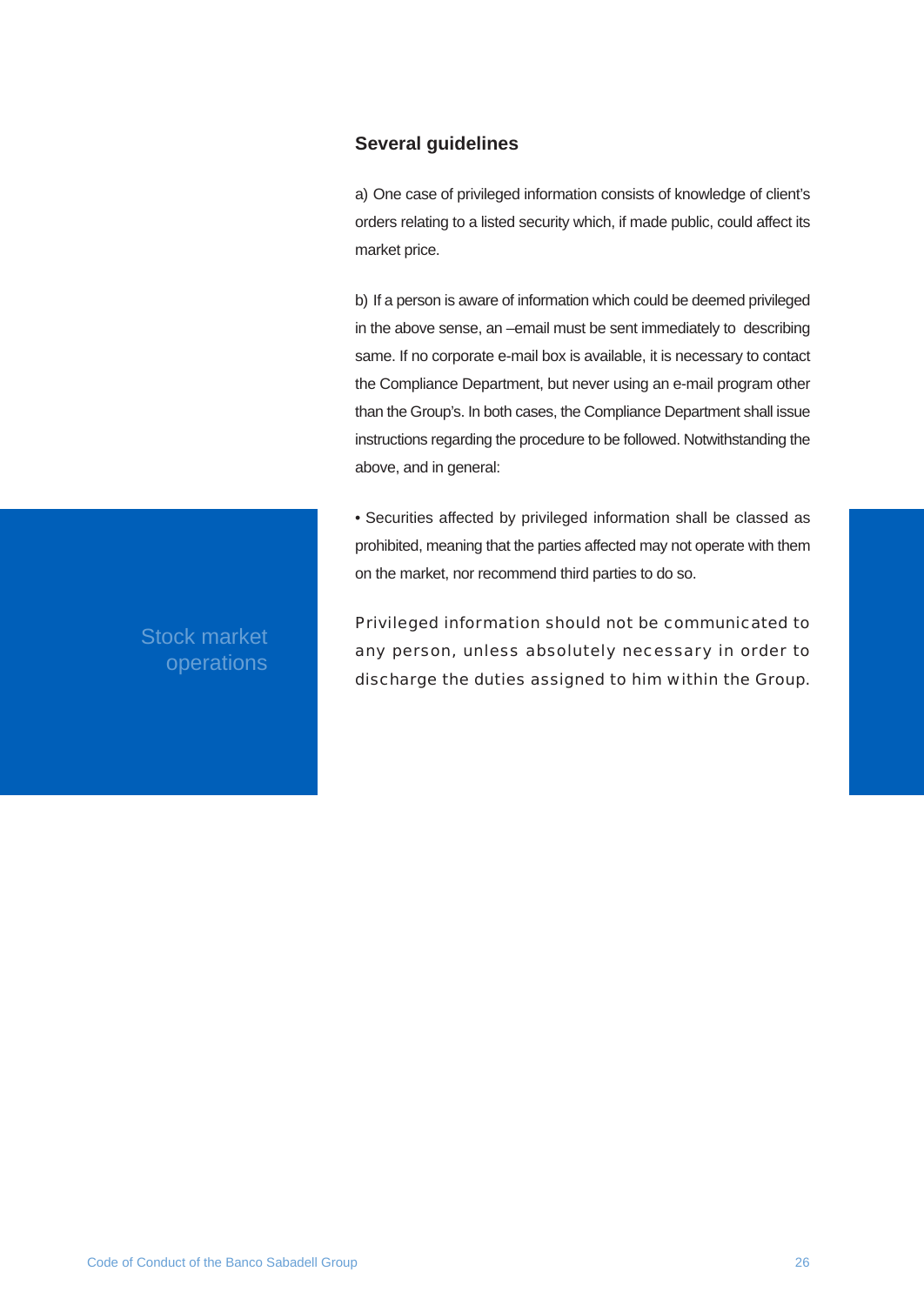**Corporate Ethics Committee**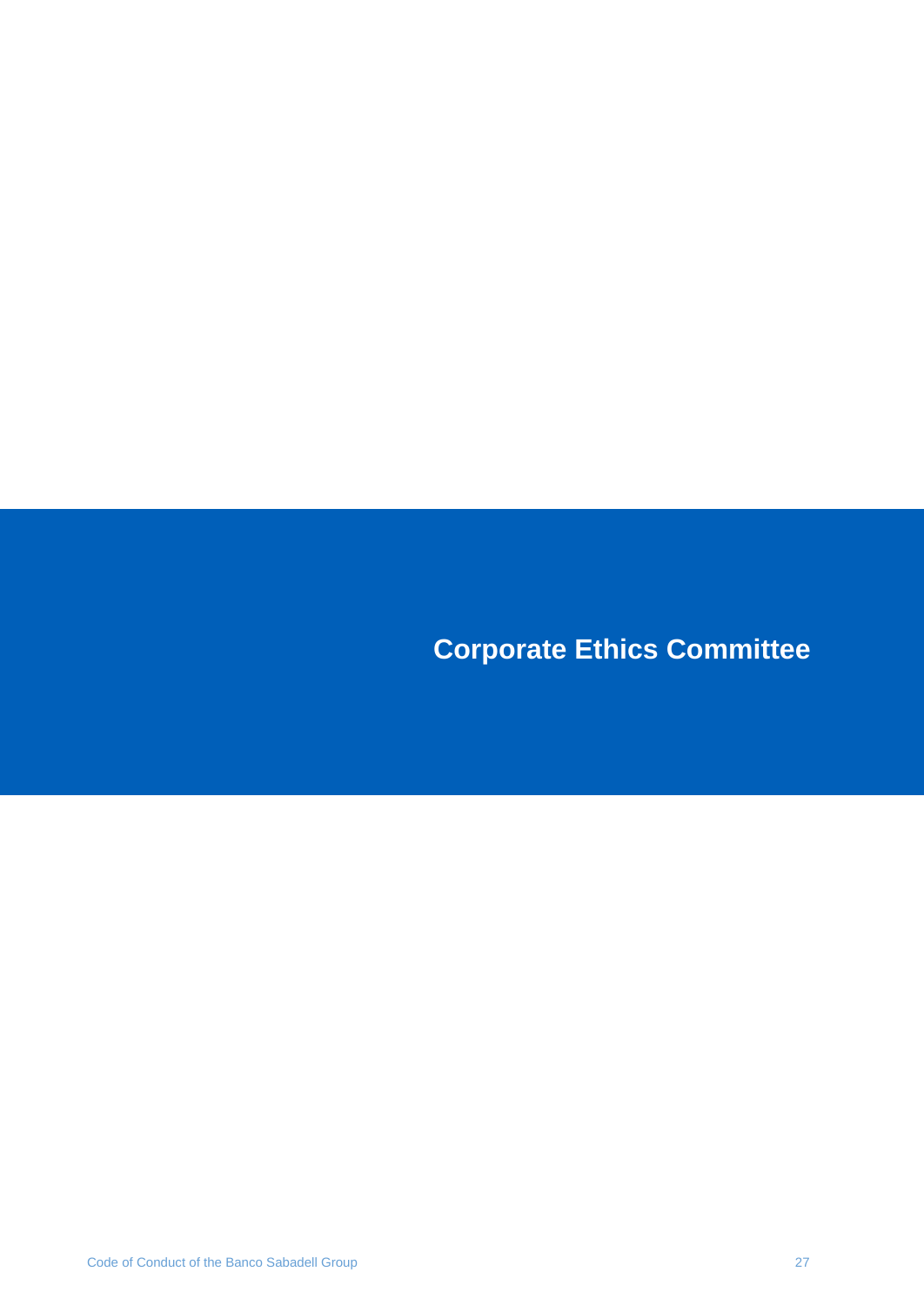#### **A tool for long-term sustainability**

All the internal duties of a deontological nature have been incorporated into the Code of Conduct of Grupo Banco Sabadell in order to bring them together in a single collection of standards under the direct supervision of the Board of Directors of Banco Sabadell. The Corporate Ethics Committee is the body responsible for advising the Board on the adoption of policies which foster the ethical conduct of the Group.

#### **Corporate Ethics Committee**

#### **Structure and duties**

The Corporate Ethics Committee comprises 1 Chairman, 4 members, all appointed by the Bank's Board of Directors

The proposals of the Corporate Ethics Committee shall at all times be subject to the final approval of the Board of Directors of Banco Sabadell, which assigns it the following duties:

- • To create, publish and regularly update this Code of Conduct of Grupo Banco Sabadell.
- To advise and submit proposals both to the Board and to the corporate and business units in making decisions involving aspects which may give rise to a conflict of values.
- • To foster the development of ethical conduct across the entire organization.
- To supervise the fulfillment of the self-imposed obligations of the Group, its employees and external suppliers of goods and services.

• To deal with queries, concerns and disputes which may arise in relation with the fulfillment of the principles of this Code of Conduct, guaranteeing due confidentiality and the absence of reprisals for this reason.

• To alert those affected of potential non-fulfillment via:

## Corporate Ethics **Committee**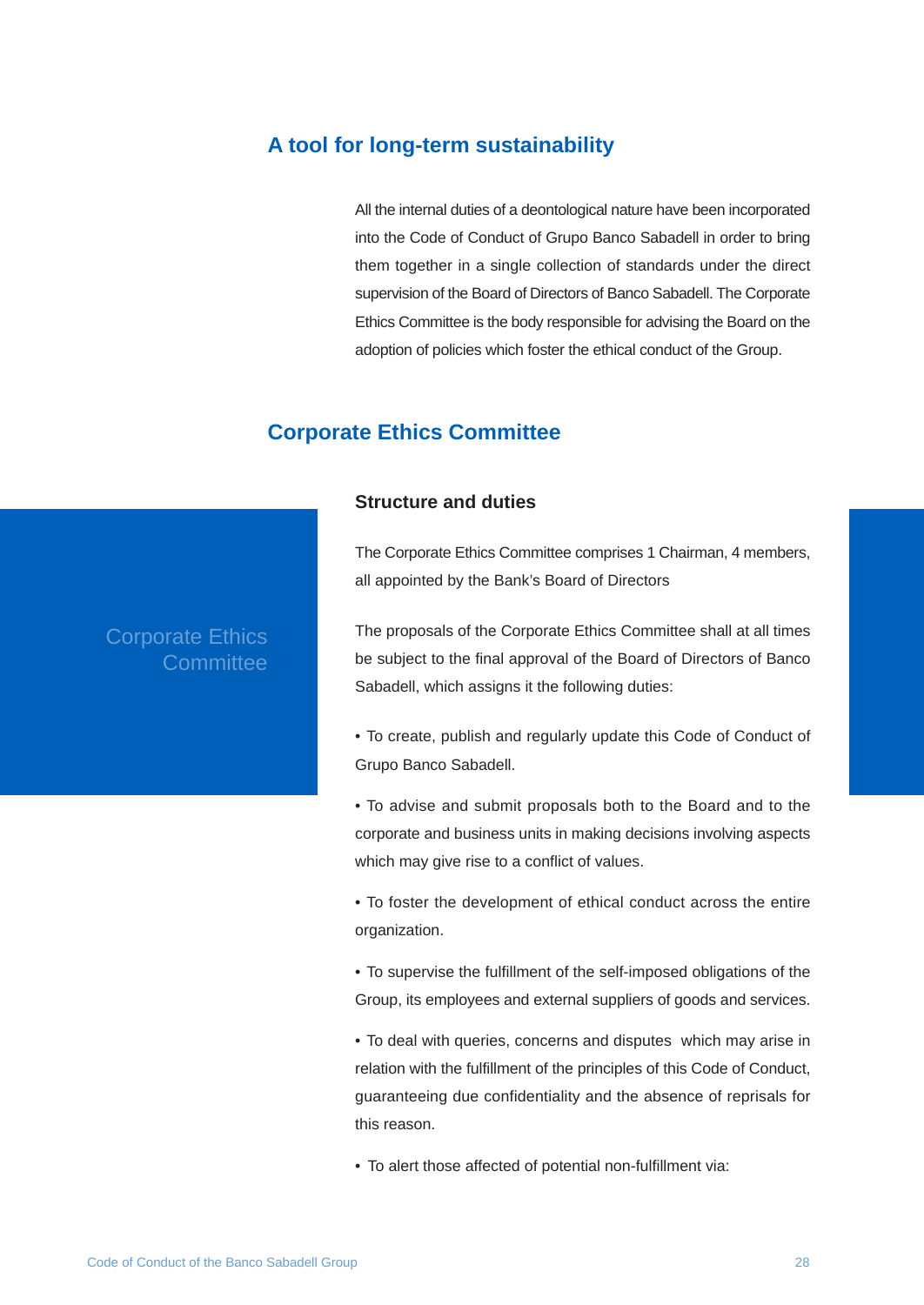a) The Human Resources Management Department, in the case of Group employees.

b) The Secretary of the Board of Directors of Banco Sabadell should it refer to members of the Board or Top Management.

## **Communication channel**

The Corporate Ethics Committee has an electronic voice mail to enable any Group employee to make queries relating to the Code of Conduct or to express any concern regarding ethical fulfillment in his area of work.

The Corporate Ethics Committee guarantees the confidentiality of any communications received and the absence of any resulting reprisals.

Corporate Ethics **Committee**